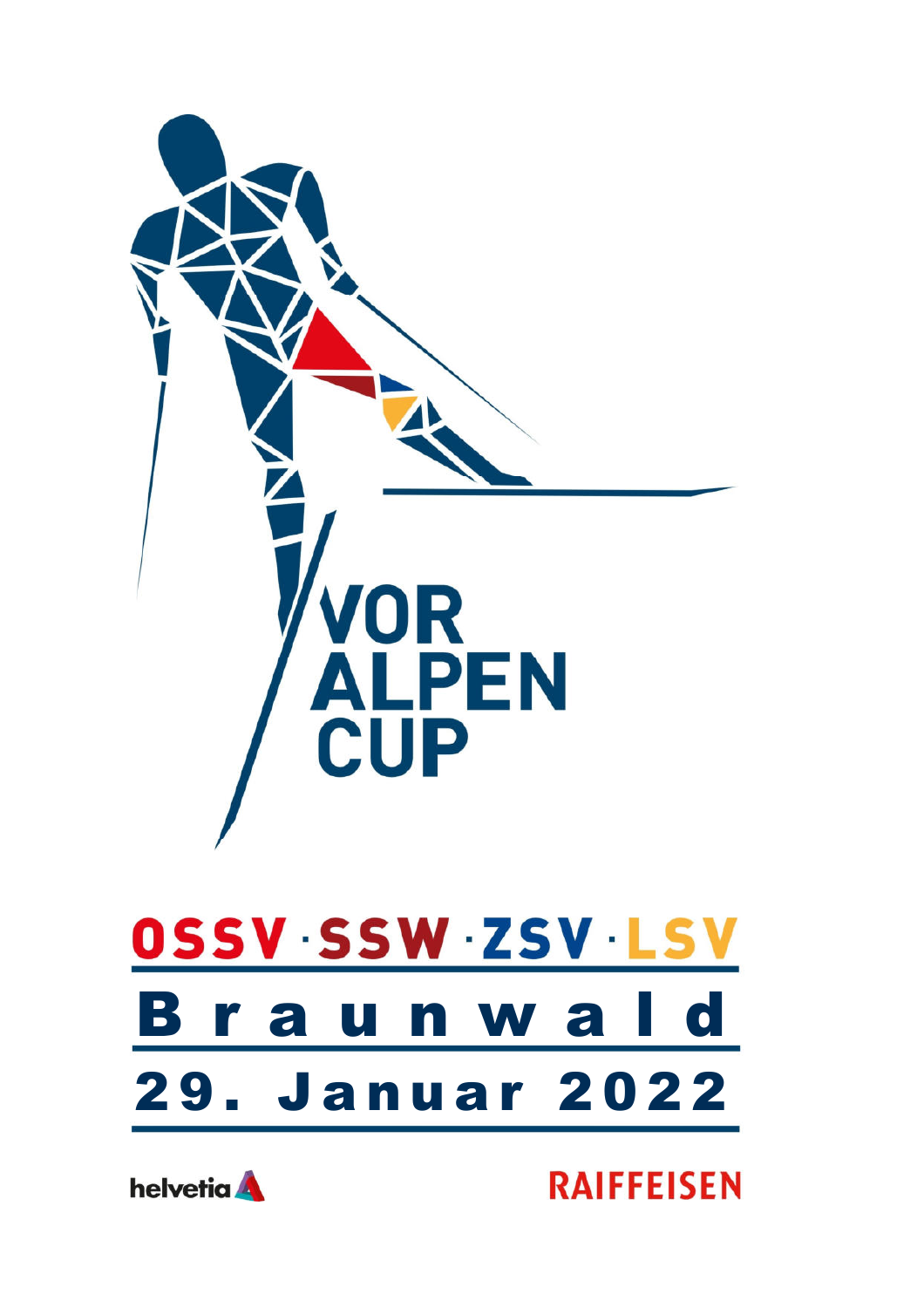

 $\overline{\mathbf{2}}$ 

 $\overline{3}$ 

 $\overline{\mathbf{A}}$ 

5

 $6\phantom{a}$ 

 $\overline{7}$ 

8

9

## Voralpencup **Rangliste**

Braunwald, Grotzenbüel 29.01.2022

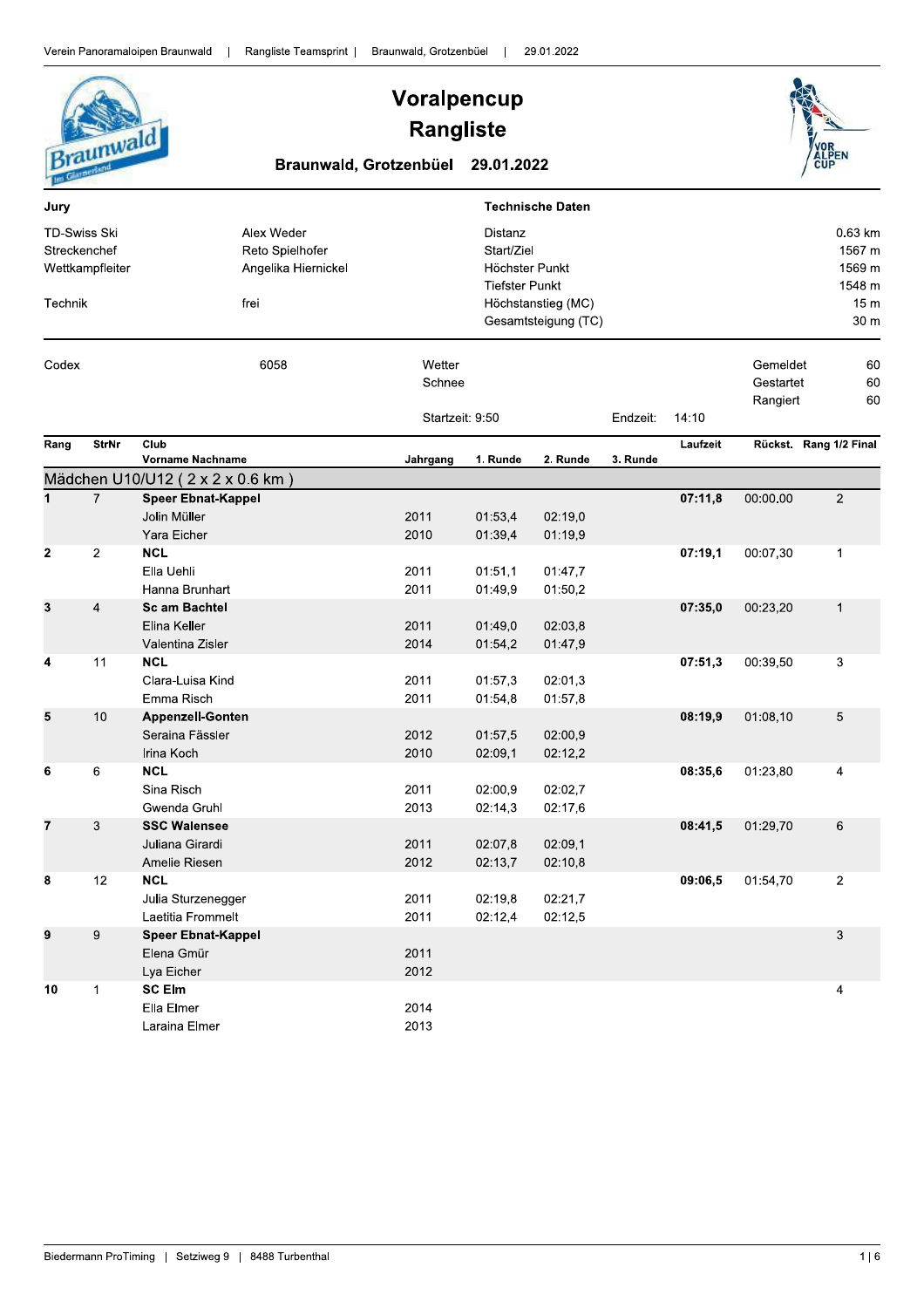|                |              | Verein Panoramaloipen Braunwald<br>  Rangliste Teamsprint | Braunwald, Grotzenbüel |          | 29.01.2022 |          |          |          |                        |
|----------------|--------------|-----------------------------------------------------------|------------------------|----------|------------|----------|----------|----------|------------------------|
| Rang           | <b>StrNr</b> | Club                                                      |                        |          |            |          | Laufzeit |          | Rückst. Rang 1/2 Final |
|                |              | <b>Vorname Nachname</b>                                   | Jahrgang               | 1. Runde | 2. Runde   | 3. Runde |          |          |                        |
|                |              | Knaben U10/U12 (2 x 2 x 0.6 km)                           |                        |          |            |          |          |          |                        |
| 1              | 29           | <b>Sc am Bachtel</b>                                      |                        |          |            |          | 06:32,8  | 00:00.00 | $\mathbf{1}$           |
|                |              | Jonn Peter                                                | 2011                   | 01:45,0  | 01:42,6    |          |          |          |                        |
|                |              | Lukas Zisler                                              | 2011                   | 01:31,7  | 01:33,4    |          |          |          |                        |
| $\mathbf{2}$   | 25           | <b>Sc am Bachtel</b>                                      |                        |          |            |          | 07:19,2  | 00:46,40 | $\overline{2}$         |
|                |              | Nino Rüthemann                                            | 2013                   | 01:54,2  | 01:57,5    |          |          |          |                        |
|                |              | Noel Schönbächler                                         | 2012                   | 01:46,6  | 01:40,7    |          |          |          |                        |
| 3              | 21           | <b>SC Elm</b>                                             |                        |          |            |          | 07:19,6  | 00:46,80 | 3                      |
|                |              | Linus Elmer                                               | 2010                   | 01:49,8  | 01.47,5    |          |          |          |                        |
|                |              | Elias Elmer                                               | 2011                   | 01:52,4  | 01:49,8    |          |          |          |                        |
| 4              | 27           | <b>Sc am Bachtel</b>                                      |                        |          |            |          | 07:27,8  | 00:55,00 | 1                      |
|                |              | Loïc Schönbächler                                         | 2013                   | 01:53,2  | 01:48,8    |          |          |          |                        |
|                |              | <b>Florian Zisler</b>                                     | 2011                   | 01:56.3  | 01:49,4    |          |          |          |                        |
| 5              | 28           | Appenzell-Gonten                                          |                        |          |            |          | 08:14,7  | 01:41,90 | 4                      |
|                |              | Silvan Rusch                                              | 2010                   | 01:54,8  | 01:56,2    |          |          |          |                        |
|                |              | <b>Rusch Lionel</b>                                       | 2010                   | 02:07.6  | 02:16,0    |          |          |          |                        |
| 6              | 31           | <b>Sc am Bachtel</b>                                      |                        |          |            |          | 08:23,8  | 01:51,00 | $\overline{c}$         |
|                |              | Ashley Boerner                                            | 2011                   | 02:17,3  | 02:17,3    |          |          |          |                        |
|                |              | Elin Durussel                                             | 2013                   | 01:57,8  | 01:51,2    |          |          |          |                        |
| $\overline{7}$ | 24           | <b>Speer Ebnat-Kappel</b>                                 |                        |          |            |          | 08:59,5  | 02:26,70 | 5                      |
|                |              | Gian Scherrer                                             | 2011                   | 02:12,4  | 02:13,0    |          |          |          |                        |
|                |              | Andrin Scherrer                                           | 2014                   | 02:21,7  | 02:12,3    |          |          |          |                        |
| 8              | 22           | <b>NCL</b>                                                |                        |          |            |          | 09:07,4  | 02:34,60 | 3                      |
|                |              | Julian Wanger                                             | 2011                   | 02:13,0  | 02:03,7    |          |          |          |                        |
|                |              | Moritz Brunhart                                           | 2013                   | 02:29,0  | 02:21,6    |          |          |          |                        |
| 9              | 23           | <b>SC Elm</b>                                             |                        |          |            |          |          |          | $\overline{4}$         |
|                |              | Nik Frei                                                  | 2013                   |          |            |          |          |          |                        |
|                |              | Noah Elmer                                                | 2013                   |          |            |          |          |          |                        |
| 10             | 26           | <b>SC Elm</b>                                             |                        |          |            |          |          |          | 5                      |
|                |              | Roman Schneider                                           | 2012                   |          |            |          |          |          |                        |
|                |              | Felix Trachsler                                           | 2014                   |          |            |          |          |          |                        |
| 11             | 32           | <b>SC Elm</b>                                             |                        |          |            |          |          |          | 6                      |
|                |              | Leana Freitag                                             | 2013                   |          |            |          |          |          |                        |
|                |              | Andrin Schneider                                          | 2014                   |          |            |          |          |          |                        |
| 12             | 30           | <b>SC Elm</b>                                             |                        |          |            |          |          |          | 6                      |
|                |              | Moritz Lacher                                             | 2014                   |          |            |          |          |          |                        |
|                |              |                                                           |                        |          |            |          |          |          |                        |

Joan Maduz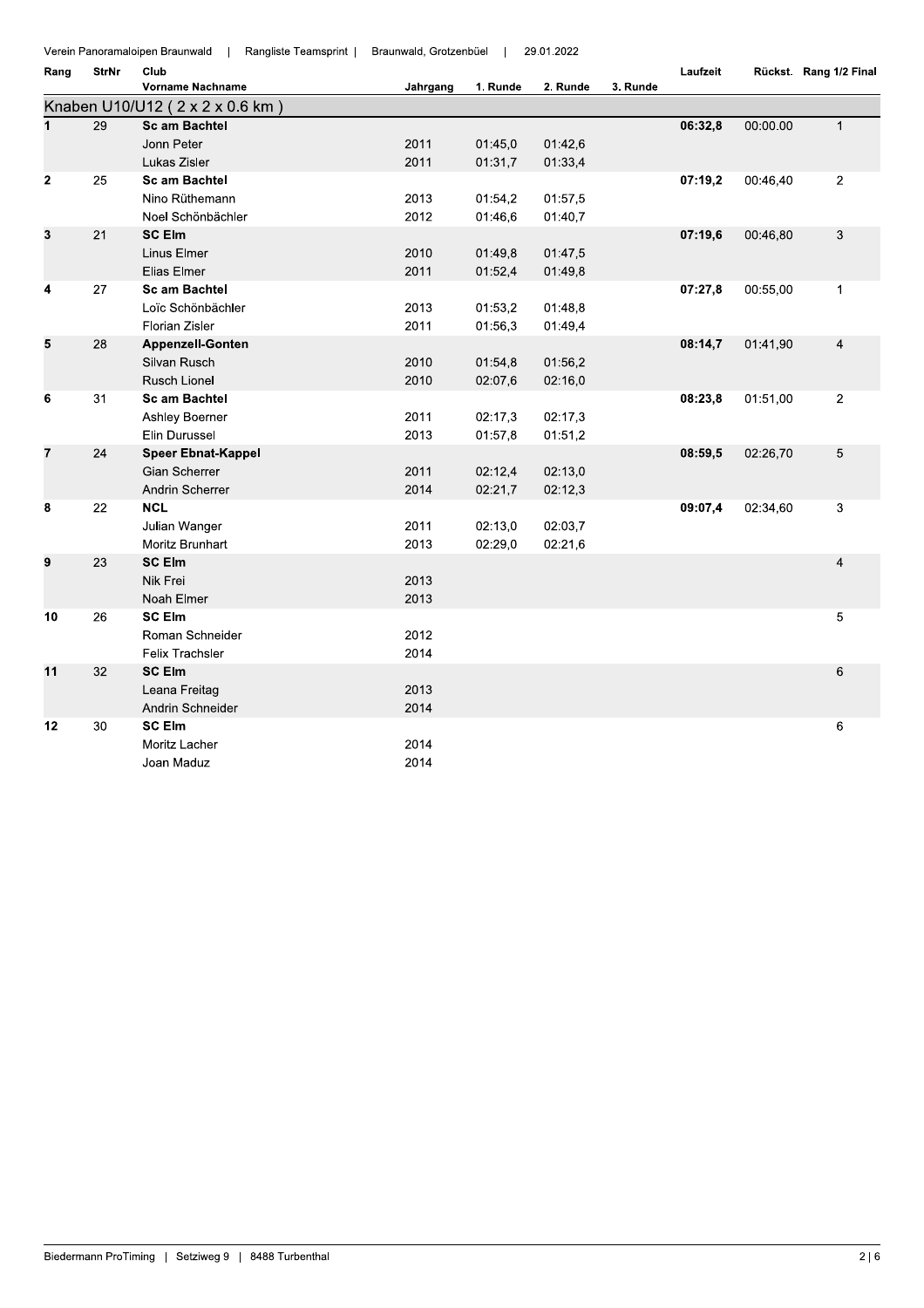| Verein Panoramaloipen Braunwald |  | Rangliste Teamsprint |  | Braunwald, Grotzenbüel |  | 29.01.2022 |
|---------------------------------|--|----------------------|--|------------------------|--|------------|
|---------------------------------|--|----------------------|--|------------------------|--|------------|

| <b>Vorname Nachname</b><br>1. Runde<br>2. Runde<br>3. Runde<br>Jahrgang<br>Mädchen U14/U16 (2 x 3 x 0.6 km)<br>41<br><b>Riedern</b><br>08:44,1<br>00:00.00<br>1<br>2006<br>01:31,0<br>Silja Feldmann<br>01:23,3<br>01:29,9<br>2006<br>01:21,8<br>01:29,7<br>01:28,2<br>Linn Zentner<br>$\mathbf{2}$<br>43<br>Sc am Bachtel<br>08:57,8<br>00:13,70<br>$\mathbf{1}$<br>2007<br>01:26.5<br>01:32.2<br>01:33,3<br>Anna Lia Keller<br>2009<br>Antonia Emmenegger<br>01:26,2<br>01:31,0<br>01:28,4<br>3<br>3<br>45<br><b>Sc am Bachtel</b><br>09:25,4<br>00:41,30<br>Carina Peter<br>2009<br>01:34,6<br>01:33,9<br>01.34,8<br>2010<br>Noémie Krayenbühl<br>01:28,9<br>01:36,7<br>01:36,2<br>$\overline{2}$<br>44<br><b>NCL</b><br>09:45.8<br>01:01,70<br>4<br>2009<br>01:51,6<br>Ladina Wanger<br>01:34,1<br>01:37,3<br>Annina Uehli<br>2009<br>01:30,1<br>01:37,3<br>01.35,1<br>5<br>49<br><b>SSC Walensee</b><br>10:26,6<br>01:42.50<br>4<br>2008<br>01:43,0<br>Sara Hassler<br>01:45,0<br>01:45,4<br>Anna Heeb<br>2009<br>01:45,0<br>01:41,9<br>01:46,1<br>$\overline{2}$<br>46<br>6<br>10:37,2<br>01:53,10<br><b>Speer Ebnat-Kappel</b><br>2007<br>01:47.1<br>01:48.4<br>01:50.5<br>Andrina Gmür<br>Miriam Gmür<br>2009<br>01:42.6<br>01:46.0<br>01:42,3<br>3<br>42<br><b>Speer Ebnat-Kappel</b><br>10:45.5<br>02:01.40<br>7<br>2009<br>01:48.2<br>Leana Scherrer<br>01:49.1<br>01:44,3<br>Elin Müller<br>2009<br>01:50.5<br>01:49.3<br>01:43.9<br>12:07.8<br>03:23.70<br>8<br>47<br><b>Appenzell-Gonten</b><br>4 | Rang | StrNr | Club         |      |         |         |         | Laufzeit | Rückst. Rang 1/2 Final |
|-----------------------------------------------------------------------------------------------------------------------------------------------------------------------------------------------------------------------------------------------------------------------------------------------------------------------------------------------------------------------------------------------------------------------------------------------------------------------------------------------------------------------------------------------------------------------------------------------------------------------------------------------------------------------------------------------------------------------------------------------------------------------------------------------------------------------------------------------------------------------------------------------------------------------------------------------------------------------------------------------------------------------------------------------------------------------------------------------------------------------------------------------------------------------------------------------------------------------------------------------------------------------------------------------------------------------------------------------------------------------------------------------------------------------------------------------------------------------------------------------------------------|------|-------|--------------|------|---------|---------|---------|----------|------------------------|
|                                                                                                                                                                                                                                                                                                                                                                                                                                                                                                                                                                                                                                                                                                                                                                                                                                                                                                                                                                                                                                                                                                                                                                                                                                                                                                                                                                                                                                                                                                                 |      |       |              |      |         |         |         |          |                        |
|                                                                                                                                                                                                                                                                                                                                                                                                                                                                                                                                                                                                                                                                                                                                                                                                                                                                                                                                                                                                                                                                                                                                                                                                                                                                                                                                                                                                                                                                                                                 |      |       |              |      |         |         |         |          |                        |
|                                                                                                                                                                                                                                                                                                                                                                                                                                                                                                                                                                                                                                                                                                                                                                                                                                                                                                                                                                                                                                                                                                                                                                                                                                                                                                                                                                                                                                                                                                                 |      |       |              |      |         |         |         |          |                        |
|                                                                                                                                                                                                                                                                                                                                                                                                                                                                                                                                                                                                                                                                                                                                                                                                                                                                                                                                                                                                                                                                                                                                                                                                                                                                                                                                                                                                                                                                                                                 |      |       |              |      |         |         |         |          |                        |
|                                                                                                                                                                                                                                                                                                                                                                                                                                                                                                                                                                                                                                                                                                                                                                                                                                                                                                                                                                                                                                                                                                                                                                                                                                                                                                                                                                                                                                                                                                                 |      |       |              |      |         |         |         |          |                        |
|                                                                                                                                                                                                                                                                                                                                                                                                                                                                                                                                                                                                                                                                                                                                                                                                                                                                                                                                                                                                                                                                                                                                                                                                                                                                                                                                                                                                                                                                                                                 |      |       |              |      |         |         |         |          |                        |
|                                                                                                                                                                                                                                                                                                                                                                                                                                                                                                                                                                                                                                                                                                                                                                                                                                                                                                                                                                                                                                                                                                                                                                                                                                                                                                                                                                                                                                                                                                                 |      |       |              |      |         |         |         |          |                        |
|                                                                                                                                                                                                                                                                                                                                                                                                                                                                                                                                                                                                                                                                                                                                                                                                                                                                                                                                                                                                                                                                                                                                                                                                                                                                                                                                                                                                                                                                                                                 |      |       |              |      |         |         |         |          |                        |
|                                                                                                                                                                                                                                                                                                                                                                                                                                                                                                                                                                                                                                                                                                                                                                                                                                                                                                                                                                                                                                                                                                                                                                                                                                                                                                                                                                                                                                                                                                                 |      |       |              |      |         |         |         |          |                        |
|                                                                                                                                                                                                                                                                                                                                                                                                                                                                                                                                                                                                                                                                                                                                                                                                                                                                                                                                                                                                                                                                                                                                                                                                                                                                                                                                                                                                                                                                                                                 |      |       |              |      |         |         |         |          |                        |
|                                                                                                                                                                                                                                                                                                                                                                                                                                                                                                                                                                                                                                                                                                                                                                                                                                                                                                                                                                                                                                                                                                                                                                                                                                                                                                                                                                                                                                                                                                                 |      |       |              |      |         |         |         |          |                        |
|                                                                                                                                                                                                                                                                                                                                                                                                                                                                                                                                                                                                                                                                                                                                                                                                                                                                                                                                                                                                                                                                                                                                                                                                                                                                                                                                                                                                                                                                                                                 |      |       |              |      |         |         |         |          |                        |
|                                                                                                                                                                                                                                                                                                                                                                                                                                                                                                                                                                                                                                                                                                                                                                                                                                                                                                                                                                                                                                                                                                                                                                                                                                                                                                                                                                                                                                                                                                                 |      |       |              |      |         |         |         |          |                        |
|                                                                                                                                                                                                                                                                                                                                                                                                                                                                                                                                                                                                                                                                                                                                                                                                                                                                                                                                                                                                                                                                                                                                                                                                                                                                                                                                                                                                                                                                                                                 |      |       |              |      |         |         |         |          |                        |
|                                                                                                                                                                                                                                                                                                                                                                                                                                                                                                                                                                                                                                                                                                                                                                                                                                                                                                                                                                                                                                                                                                                                                                                                                                                                                                                                                                                                                                                                                                                 |      |       |              |      |         |         |         |          |                        |
|                                                                                                                                                                                                                                                                                                                                                                                                                                                                                                                                                                                                                                                                                                                                                                                                                                                                                                                                                                                                                                                                                                                                                                                                                                                                                                                                                                                                                                                                                                                 |      |       |              |      |         |         |         |          |                        |
|                                                                                                                                                                                                                                                                                                                                                                                                                                                                                                                                                                                                                                                                                                                                                                                                                                                                                                                                                                                                                                                                                                                                                                                                                                                                                                                                                                                                                                                                                                                 |      |       |              |      |         |         |         |          |                        |
|                                                                                                                                                                                                                                                                                                                                                                                                                                                                                                                                                                                                                                                                                                                                                                                                                                                                                                                                                                                                                                                                                                                                                                                                                                                                                                                                                                                                                                                                                                                 |      |       |              |      |         |         |         |          |                        |
|                                                                                                                                                                                                                                                                                                                                                                                                                                                                                                                                                                                                                                                                                                                                                                                                                                                                                                                                                                                                                                                                                                                                                                                                                                                                                                                                                                                                                                                                                                                 |      |       |              |      |         |         |         |          |                        |
|                                                                                                                                                                                                                                                                                                                                                                                                                                                                                                                                                                                                                                                                                                                                                                                                                                                                                                                                                                                                                                                                                                                                                                                                                                                                                                                                                                                                                                                                                                                 |      |       |              |      |         |         |         |          |                        |
|                                                                                                                                                                                                                                                                                                                                                                                                                                                                                                                                                                                                                                                                                                                                                                                                                                                                                                                                                                                                                                                                                                                                                                                                                                                                                                                                                                                                                                                                                                                 |      |       |              |      |         |         |         |          |                        |
|                                                                                                                                                                                                                                                                                                                                                                                                                                                                                                                                                                                                                                                                                                                                                                                                                                                                                                                                                                                                                                                                                                                                                                                                                                                                                                                                                                                                                                                                                                                 |      |       |              |      |         |         |         |          |                        |
|                                                                                                                                                                                                                                                                                                                                                                                                                                                                                                                                                                                                                                                                                                                                                                                                                                                                                                                                                                                                                                                                                                                                                                                                                                                                                                                                                                                                                                                                                                                 |      |       |              |      |         |         |         |          |                        |
|                                                                                                                                                                                                                                                                                                                                                                                                                                                                                                                                                                                                                                                                                                                                                                                                                                                                                                                                                                                                                                                                                                                                                                                                                                                                                                                                                                                                                                                                                                                 |      |       |              |      |         |         |         |          |                        |
|                                                                                                                                                                                                                                                                                                                                                                                                                                                                                                                                                                                                                                                                                                                                                                                                                                                                                                                                                                                                                                                                                                                                                                                                                                                                                                                                                                                                                                                                                                                 |      |       | Leonie Dörig | 2006 | 01:50,9 | 02:07,7 | 01:59,2 |          |                        |
| 2006<br>02:06.1<br>Aylin Rusch<br>01:54,9<br>02:08.6                                                                                                                                                                                                                                                                                                                                                                                                                                                                                                                                                                                                                                                                                                                                                                                                                                                                                                                                                                                                                                                                                                                                                                                                                                                                                                                                                                                                                                                            |      |       |              |      |         |         |         |          |                        |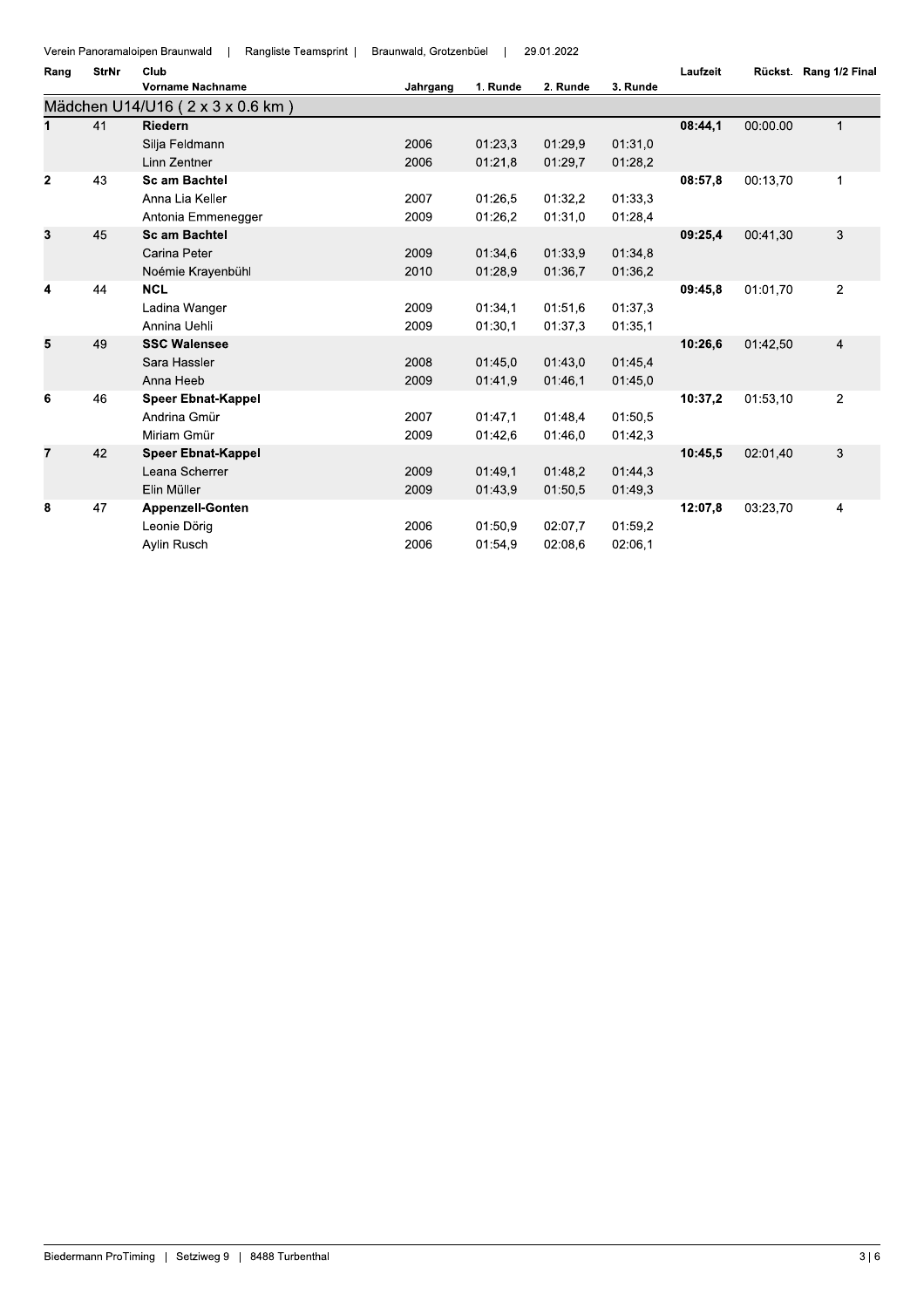| Verein Panoramaloipen Braunwald |  | Rangliste Teamsprint |  | Braunwald, Grotzenbüel |  | 29.01.2022 |
|---------------------------------|--|----------------------|--|------------------------|--|------------|
|---------------------------------|--|----------------------|--|------------------------|--|------------|

| ano | StrNr | Club |  |
|-----|-------|------|--|

| Rang           | <b>StrNr</b> | Club                            |          |          |          |          | Laufzeit |          | Rückst. Rang 1/2 Final |
|----------------|--------------|---------------------------------|----------|----------|----------|----------|----------|----------|------------------------|
|                |              | <b>Vorname Nachname</b>         | Jahrgang | 1. Runde | 2. Runde | 3. Runde |          |          |                        |
|                |              | Knaben U14/U16 (2 x 3 x 0.6 km) |          |          |          |          |          |          |                        |
| $\overline{1}$ | 52           | <b>Sc am Bachtel</b>            |          |          |          |          | 07:47,3  | 00:00.00 | $\mathbf{1}$           |
|                |              | Levin Kunz                      | 2007     | 01:15,4  | 01:17,5  | 01:17,5  |          |          |                        |
|                |              | Constantin Zisler               | 2007     | 01:16,6  | 01:19,9  | 01:20,1  |          |          |                        |
| $\mathbf 2$    | 55           | <b>SC Drusberg</b>              |          |          |          |          | 08:03,9  | 00:16,60 | $\mathbf{1}$           |
|                |              | Niclas Schaad                   | 2007     | 01:16,6  | 01:20,6  | 01:24,3  |          |          |                        |
|                |              | Nils Lätt                       | 2008     | 01:16,0  | 01:14,9  | 01:31,2  |          |          |                        |
| 3              | 61           | <b>Speer Ebnat-Kappel</b>       |          |          |          |          | 08:15,7  | 00:28,40 | $\overline{2}$         |
|                |              | Dominik Eigenmann               | 2007     | 01:20,9  | 01:22,7  | 01:31,8  |          |          |                        |
|                |              | Robin Vetsch                    | 2006     | 01:12,1  | 01:19,1  | 01:28,9  |          |          |                        |
| 4              | 63           | Sc am Bachtel                   |          |          |          |          | 08:40,6  | 00:53,30 | $\overline{2}$         |
|                |              | Sebastian Allars                | 2008     | 01:22,1  | 01:26,7  | 01:28,4  |          |          |                        |
|                |              | Fabio Rüthemann                 | 2009     | 01:26,1  | 01:30,7  | 01:26,3  |          |          |                        |
| 5              | 56           | <b>NCL</b>                      |          |          |          |          | 09:11,4  | 01:24,10 | 3                      |
|                |              | Janik Brunhart                  | 2006     | 01:19,9  | 01:23,6  | 01:27,6  |          |          |                        |
|                |              | Livio Banzer                    | 2009     | 01:36,7  | 01:39,3  | 01:44,0  |          |          |                        |
| 6              | 54           | <b>Speer Ebnat-Kappel</b>       |          |          |          |          | 09:24,7  | 01:37,40 | 3                      |
|                |              | Raffael Eigenmann               | 2009     | 01:31.7  | 01:29,1  | 01:40.1  |          |          |                        |
|                |              | Pascal Eigenmann                | 2011     | 01:33,6  | 01:37,0  | 01:33,1  |          |          |                        |
| 7              | 53           | <b>Speer Ebnat-Kappel</b>       |          |          |          |          | 09:29,7  | 01:42,40 | $\overline{4}$         |
|                |              | Janis Vetsch                    | 2008     | 01:36,3  | 01:28,1  | 01:35,2  |          |          |                        |
|                |              | Finn Müller                     | 2007     | 01:38,5  | 01:38,3  | 01:33,0  |          |          |                        |
| 8              | 59           | Sc am Bachtel                   |          |          |          |          | 09:49,8  | 02:02,50 | 4                      |
|                |              | <b>Florian Stalder</b>          | 2007     | 01:26,8  | 01:25,8  | 01:32,4  |          |          |                        |
|                |              | Per Boerner                     | 2008     | 01:40,6  | 01:56,3  | 01:47,5  |          |          |                        |
| 9              | 57           | <b>SSC Walensee</b>             |          |          |          |          | 10:16,4  | 02:29,10 | $\,$ 5 $\,$            |
|                |              | Lorenz Good                     | 2006     | 01:32,6  | 01:36,3  | 01:41,8  |          |          |                        |
|                |              | <b>Manuel Nadig</b>             | 2008     | 01:48,5  | 01:49,8  | 01:47,2  |          |          |                        |
| 10             | 58           | <b>NCL</b>                      |          |          |          |          | 11:04,2  | 03:16,90 | 5                      |
|                |              | Orlando Giorgetta               | 2009     | 01:48,1  | 01:48,9  | 01:50,1  |          |          |                        |
|                |              | Fabio Sturzenegger              | 2009     | 01:51,8  | 01:55,5  | 01:49,6  |          |          |                        |
| 11             | 60           | Riedern                         |          |          |          |          |          |          | 6                      |
|                |              | Mattia Zentner                  | 2009     |          |          |          |          |          |                        |
|                |              | Matteo Blumer                   | 2006     |          |          |          |          |          |                        |
| 12             | 51           | <b>NCL</b>                      |          |          |          |          |          |          | 6                      |
|                |              | Jonathan Gruhl                  | 2010     |          |          |          |          |          |                        |
|                |              | Lian Kuster                     | 2009     |          |          |          |          |          |                        |
| 13             | 62           | Riedern                         |          |          |          |          |          |          | $\overline{7}$         |
|                |              | Amadeus Freund                  | 2008     |          |          |          |          |          |                        |
|                |              | Lisa Scheidecker                | 2008     |          |          |          |          |          |                        |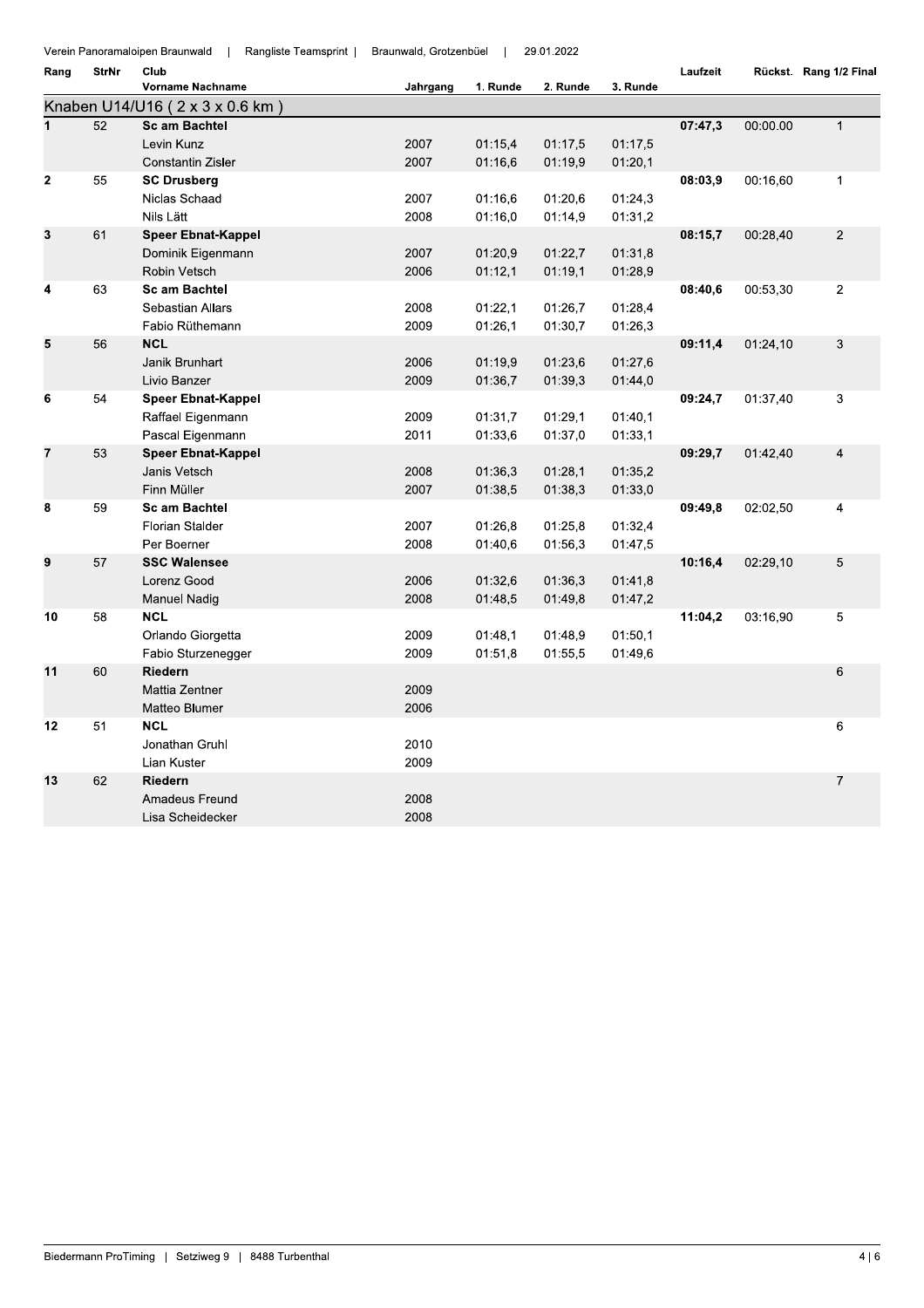Verein Panoramaloipen Braunwald | Rangliste Teamsprint | Braunwald, Grotzenbüel | 29.01.2022

| Rang           | <b>StrNr</b> | Club                                 |          |          |          |          | Laufzeit | Rückst.  | Rang 1/2 Final |
|----------------|--------------|--------------------------------------|----------|----------|----------|----------|----------|----------|----------------|
|                |              | <b>Vorname Nachname</b>              | Jahrgang | 1. Runde | 2. Runde | 3. Runde |          |          |                |
|                |              | Frauen ( $2 \times 3 \times 1.2$ km) |          |          |          |          |          |          |                |
|                | 74           | <b>Riedern</b>                       |          |          |          |          | 17:28.2  | 00:00.00 |                |
|                |              | Julia Hauser                         | 2002     | 02:57.6  | 02:55.7  | 03:04.7  |          |          |                |
|                |              | Malia Elmer                          | 2002     | 02:44.5  | 02:50.7  | 02:54,8  |          |          |                |
| $\overline{2}$ | 71           | <b>Sc am Bachtel</b>                 |          |          |          |          | 18:17,7  | 00:49.50 |                |
|                |              | Tabea Knobel                         | 2005     | 03:00.7  | 03:05.3  | 03:04.0  |          |          |                |
|                |              | Celia Rüegg                          | 2004     | 02:55.9  | 03:10.2  | 03:01.3  |          |          |                |
| 3              | 72           | <b>Sc am Bachtel</b>                 |          |          |          |          | 18:26.1  | 00:57.90 |                |
|                |              | Sara Gerber                          | 2002     | 03:01.6  | 03:02,2  | 03 02.9  |          |          |                |
|                |              | Evelyn Stalder                       | 2006     | 02:58.0  | 03:10.9  | 03:10.2  |          |          |                |
| 4              | 73           | <b>NCL</b>                           |          |          |          |          | 20:51,6  | 03:23.40 |                |
|                |              | Annalena Schocher                    | 2000     | 03:01.7  | 03:04.2  | 02:59,7  |          |          |                |
|                |              | Sonja Bargetze                       | 1971     | 03:45.6  | 04:02,3  | 03:57,8  |          |          |                |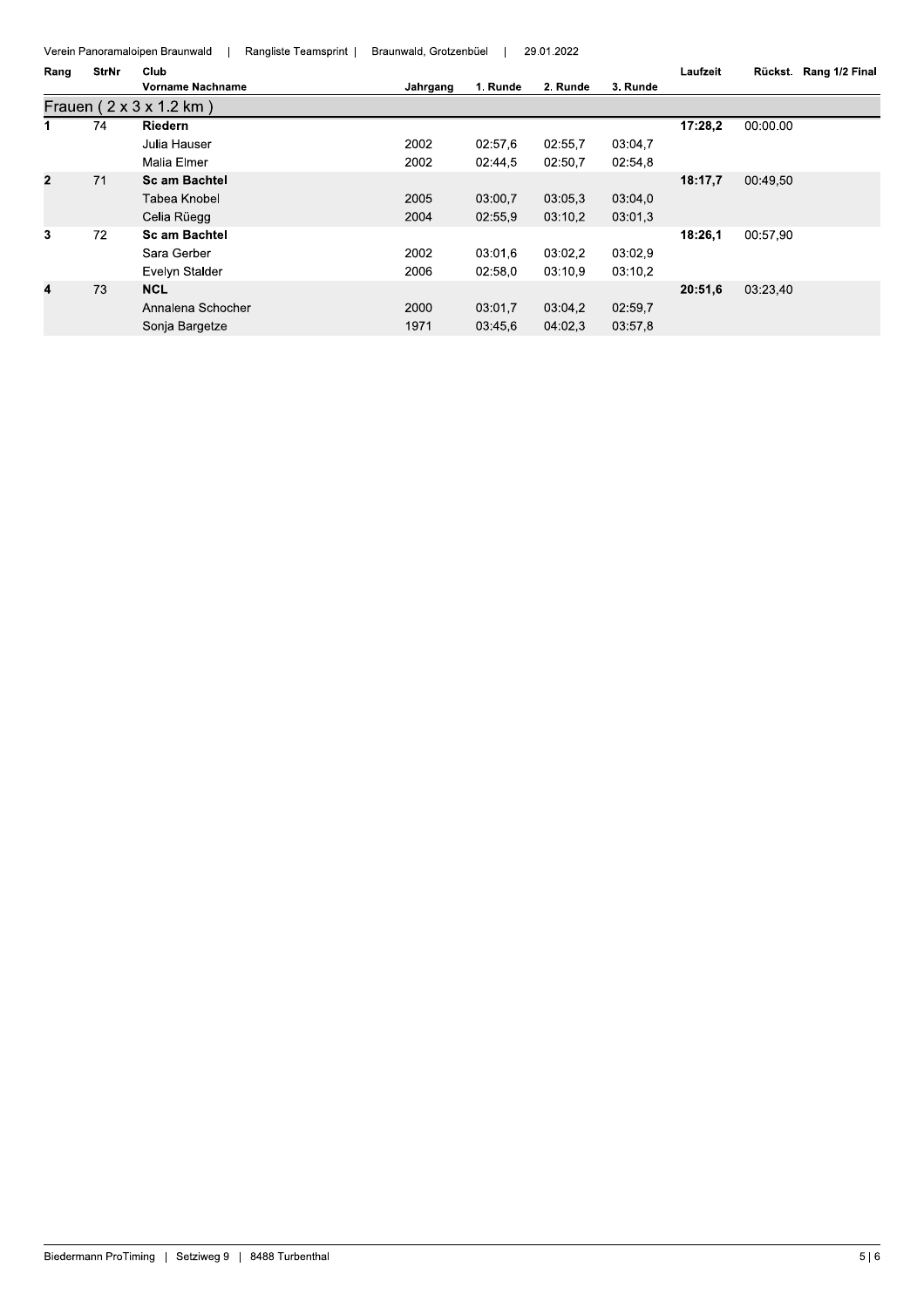| Verein Panoramaloipen Braunwald |  | Rangliste Teamsprint |  | Braunwald, Grotzenbüel |  | 29.01.2022 |
|---------------------------------|--|----------------------|--|------------------------|--|------------|
|---------------------------------|--|----------------------|--|------------------------|--|------------|

| Rang           | <b>StrNr</b> | Club                                    |          |          |          |          | Laufzeit |          | Rückst. Rang 1/2 Final |
|----------------|--------------|-----------------------------------------|----------|----------|----------|----------|----------|----------|------------------------|
|                |              | <b>Vorname Nachname</b>                 | Jahrgang | 1. Runde | 2. Runde | 3. Runde |          |          |                        |
|                |              | Männer (2 x 3 x 1.2 km)                 |          |          |          |          |          |          |                        |
| $\overline{1}$ | 82           | <b>SC Drusberg</b>                      |          |          |          |          | 15:18,5  | 00:00.00 | $\overline{1}$         |
|                |              | Silvan Durrer                           | 2004     | 02:29,2  | 02:37,6  | 02:38,0  |          |          |                        |
|                |              | Daniel Grätzer                          | 1998     | 02:29,1  | 02:31,0  | 02:33,4  |          |          |                        |
| $\overline{2}$ | 81           | <b>NCL</b>                              |          |          |          |          | 15:43,6  | 00:25,10 | $\mathbf{1}$           |
|                |              | Micha Büchel                            | 2002     | 02:31,6  | 02:36,4  | 02:40,0  |          |          |                        |
|                |              | Michael Biedermann                      | 1996     | 02:32,7  | 02:35,5  | 02:47,1  |          |          |                        |
| 3              | 93           | <b>NCL</b>                              |          |          |          |          | 15:51,8  | 00:33,30 | 3                      |
|                |              | <b>Flavio Durrer</b>                    | 2004     | 02:32.3  | 02:37,0  | 02 41,9  |          |          |                        |
|                |              | <b>Tobias Frommelt</b>                  | 2002     | 02:33,7  | 02:44,5  | 02:42,2  |          |          |                        |
| 4              | 87           | Riedern                                 |          |          |          |          | 15:58,7  | 00:40,20 | $\overline{2}$         |
|                |              | Silvan Hauser                           | 2004     | 02:28,8  | 02:25,7  | 02:30,5  |          |          |                        |
|                |              | Rolf Figi                               | 1987     | 02:48,0  | 02:54,3  | 02:51,2  |          |          |                        |
| 5              | 88           | <b>Speer Ebnat-Kappel</b>               |          |          |          |          | 16:01,8  | 00:43,30 | $\overline{2}$         |
|                |              | Reto Abderhalden                        | 1988     | 02:39,8  | 02:56,9  | 02:54,9  |          |          |                        |
|                |              | Jan Fässler                             | 2003     | 02:28,1  | 02:32,0  | 02:29,7  |          |          |                        |
| 6              | 83           | <b>Sc am Bachtel</b>                    |          |          |          |          | 16:14,7  | 00:56,20 | 3                      |
|                |              | Loris Hanselmann                        | 2003     | 02:30,8  | 02:42,5  | 02:42,8  |          |          |                        |
|                |              | <b>Flurin Peter</b>                     | 2007     | 02:39,2  | 02:48,6  | 02:50,5  |          |          |                        |
| $\overline{7}$ | 92           | Sc am Bachtel                           |          |          |          |          | 17:34,0  | 02:15,50 | 4                      |
|                |              | Manuel Naegeli                          | 2000     | 02:46,9  | 03:31,0  | 03:04,1  |          |          |                        |
|                |              | Martin Rüthemann                        | 1979     | 02:41,6  | 02:44,7  | 02.45,4  |          |          |                        |
| 8              | 84           | <b>SAS Schweizerischer Akademischer</b> |          |          |          |          | 17:48,5  | 02:30,00 | 5                      |
|                |              | Marcel Ott                              | 1995     | 02:33,8  | 02:44,0  | 02:44,8  |          |          |                        |
|                |              | Tamara Kamm                             | 1994     | 03:14,0  | 03:16,1  | 03:15,6  |          |          |                        |
| 9              | 85           | Riedern                                 |          |          |          |          | 18:28,3  | 03:09,80 | 6                      |
|                |              | Markus Hauser                           | 1963     | 03:01,9  | 03:06,9  | 03:13,0  |          |          |                        |
|                |              | Sven Feldmann                           | 1973     | 02:54,1  | 03:04,4  | 03:07,8  |          |          |                        |
| 10             | 89           | <b>NCL</b>                              |          |          |          |          |          |          | $\overline{7}$         |
|                |              | <b>Constantin Frommelt</b>              | 1993     |          |          |          |          |          |                        |
|                |              | Luis Banzer                             | 2004     |          |          |          |          |          |                        |
| 11             | 90           | Sc am Bachtel                           |          |          |          |          |          |          | 4                      |
|                |              |                                         |          |          |          |          |          |          |                        |
|                |              | Cédric Vontobel                         | 1996     |          |          |          |          |          |                        |
|                |              | Sebastian Anderegg                      | 2000     |          |          |          |          |          |                        |
| 12             | 86           | <b>NCL</b>                              |          |          |          |          |          |          | 5                      |
|                |              | <b>Thomas Brunhart</b>                  | 1973     |          |          |          |          |          |                        |
|                |              | <b>Richard Wanger</b>                   | 1976     |          |          |          |          |          |                        |
| 13             | 91           | <b>SSC Walensee</b>                     |          |          |          |          |          |          | 6                      |
|                |              | Andi Romer                              | 1979     |          |          |          |          |          |                        |
|                |              | Aaron Romer                             | 2008     |          |          |          |          |          |                        |

Startnummer 55: + 10 Sekunden Wechselfehler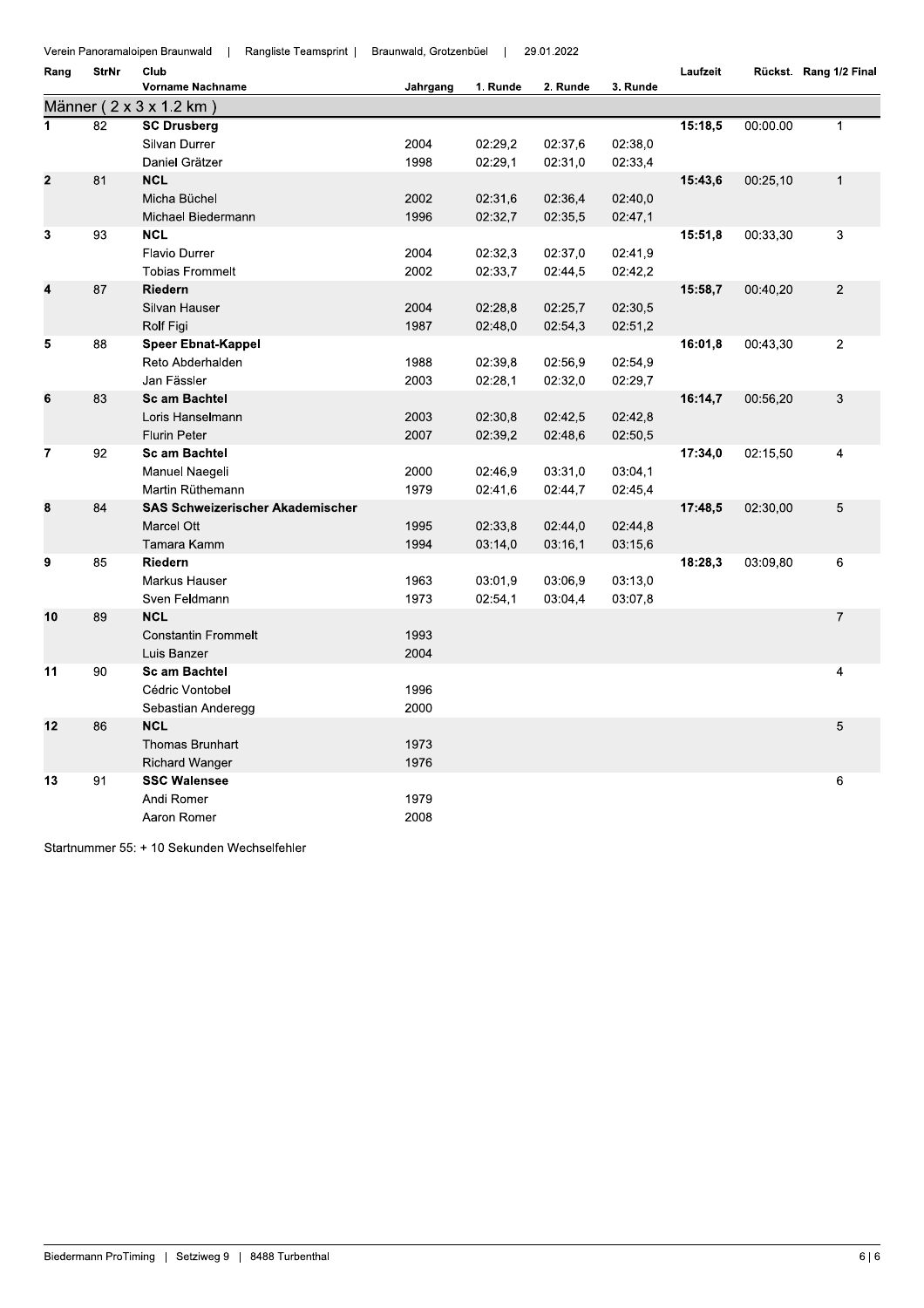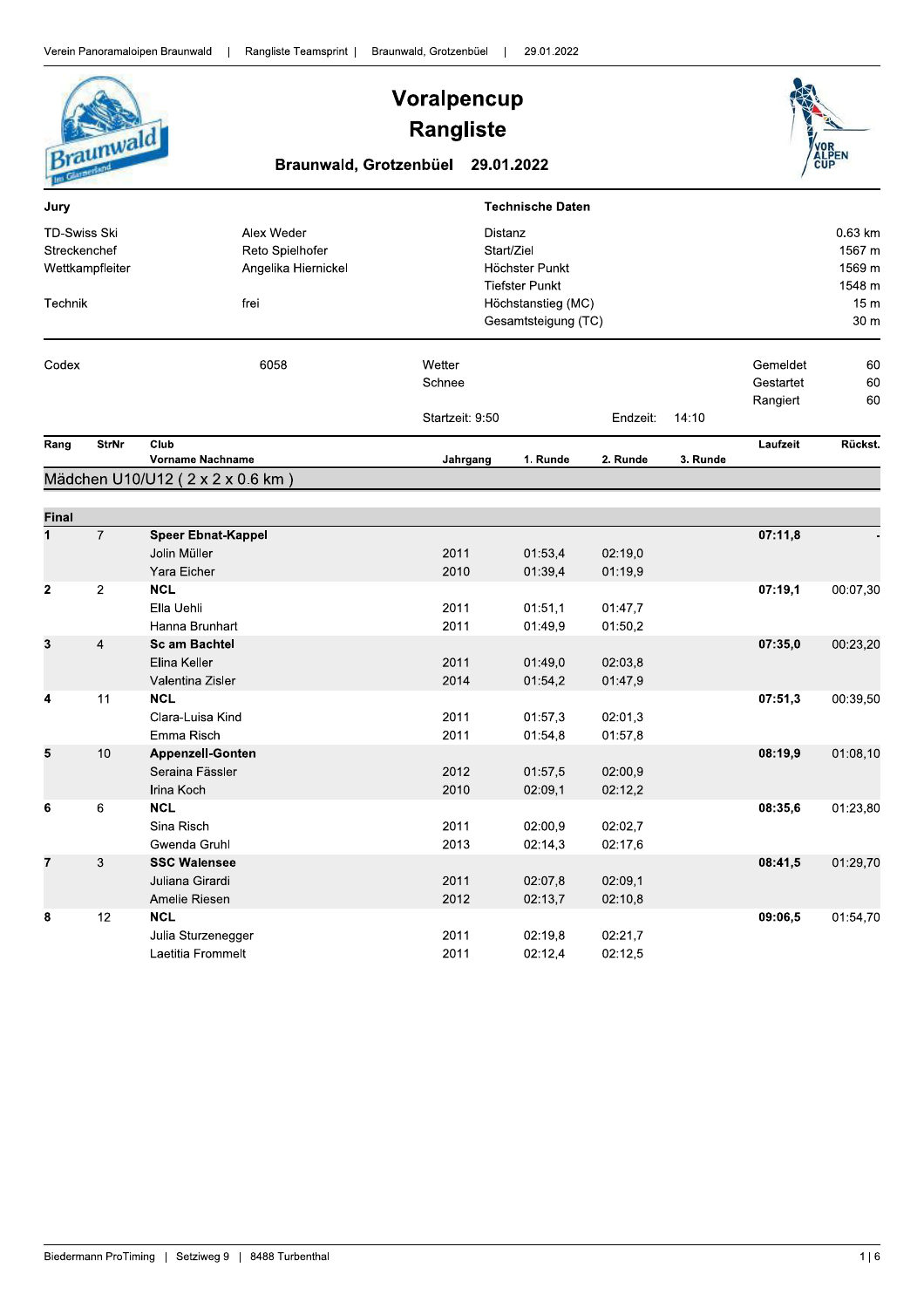|                |              | Verein Panoramaloipen Braunwald<br>Rangliste Teamsprint | Braunwald, Grotzenbüel | 29.01.2022 |          |          |          |          |
|----------------|--------------|---------------------------------------------------------|------------------------|------------|----------|----------|----------|----------|
| Rang           | <b>StrNr</b> | Club                                                    |                        |            |          |          | Laufzeit | Rückst.  |
|                |              | Vorname Nachname                                        | Jahrgang               | 1. Runde   | 2. Runde | 3. Runde |          |          |
|                |              | Knaben U10/U12 (2 x 2 x 0.6 km)                         |                        |            |          |          |          |          |
| <b>Final</b>   |              |                                                         |                        |            |          |          |          |          |
| $\mathbf 1$    | 29           | <b>Sc am Bachtel</b>                                    |                        |            |          |          | 06:32,8  |          |
|                |              | Jonn Peter                                              | 2011                   | 01:45,0    | 01:42,6  |          |          |          |
|                |              | Lukas Zisler                                            | 2011                   | 01:31,7    | 01:33,4  |          |          |          |
| $\overline{2}$ | 25           | <b>Sc am Bachtel</b>                                    |                        |            |          |          | 07:19,2  | 00:46,40 |
|                |              | Nino Rüthemann                                          | 2013                   | 01:54,2    | 01:57,5  |          |          |          |
|                |              | Noel Schönbächler                                       | 2012                   | 01:46,6    | 01:40,7  |          |          |          |
| 3              | 21           | <b>SC Elm</b>                                           |                        |            |          |          | 07:19.6  | 00:46,80 |
|                |              | Linus Elmer                                             | 2010                   | 01:49.8    | 01:47,5  |          |          |          |
|                |              | Elias Elmer                                             | 2011                   | 01:52,4    | 01:49,8  |          |          |          |
| 4              | 27           | <b>Sc am Bachtel</b>                                    |                        |            |          |          | 07:27,8  | 00:55,00 |
|                |              | Loïc Schönbächler                                       | 2013                   | 01:53,2    | 01:48.8  |          |          |          |
|                |              | <b>Florian Zisler</b>                                   | 2011                   | 01:56.3    | 01:49,4  |          |          |          |
| 5              | 28           | <b>Appenzell-Gonten</b>                                 |                        |            |          |          | 08:14,7  | 01:41,90 |
|                |              | Silvan Rusch                                            | 2010                   | 01:54,8    | 01:56,2  |          |          |          |
|                |              | <b>Rusch Lionel</b>                                     | 2010                   | 02:07,6    | 02:16,0  |          |          |          |
| 6              | 31           | Sc am Bachtel                                           |                        |            |          |          | 08:23,8  | 01:51,00 |
|                |              | Ashley Boerner                                          | 2011                   | 02:17.3    | 02:17.3  |          |          |          |
|                |              | Elin Durussel                                           | 2013                   | 01:57,8    | 01:51,2  |          |          |          |
| 7              | 24           | <b>Speer Ebnat-Kappel</b>                               |                        |            |          |          | 08:59.5  | 02:26,70 |
|                |              | <b>Gian Scherrer</b>                                    | 2011                   | 02:12,4    | 02:13,0  |          |          |          |
|                |              | Andrin Scherrer                                         | 2014                   | 02:21,7    | 02:12,3  |          |          |          |
| 8              | 22           | <b>NCL</b>                                              |                        |            |          |          | 09:07,4  | 02:34.60 |

2013

02:13,0

02:29,0

02:03,7

02:21,6

Julian Wanger

Moritz Brunhart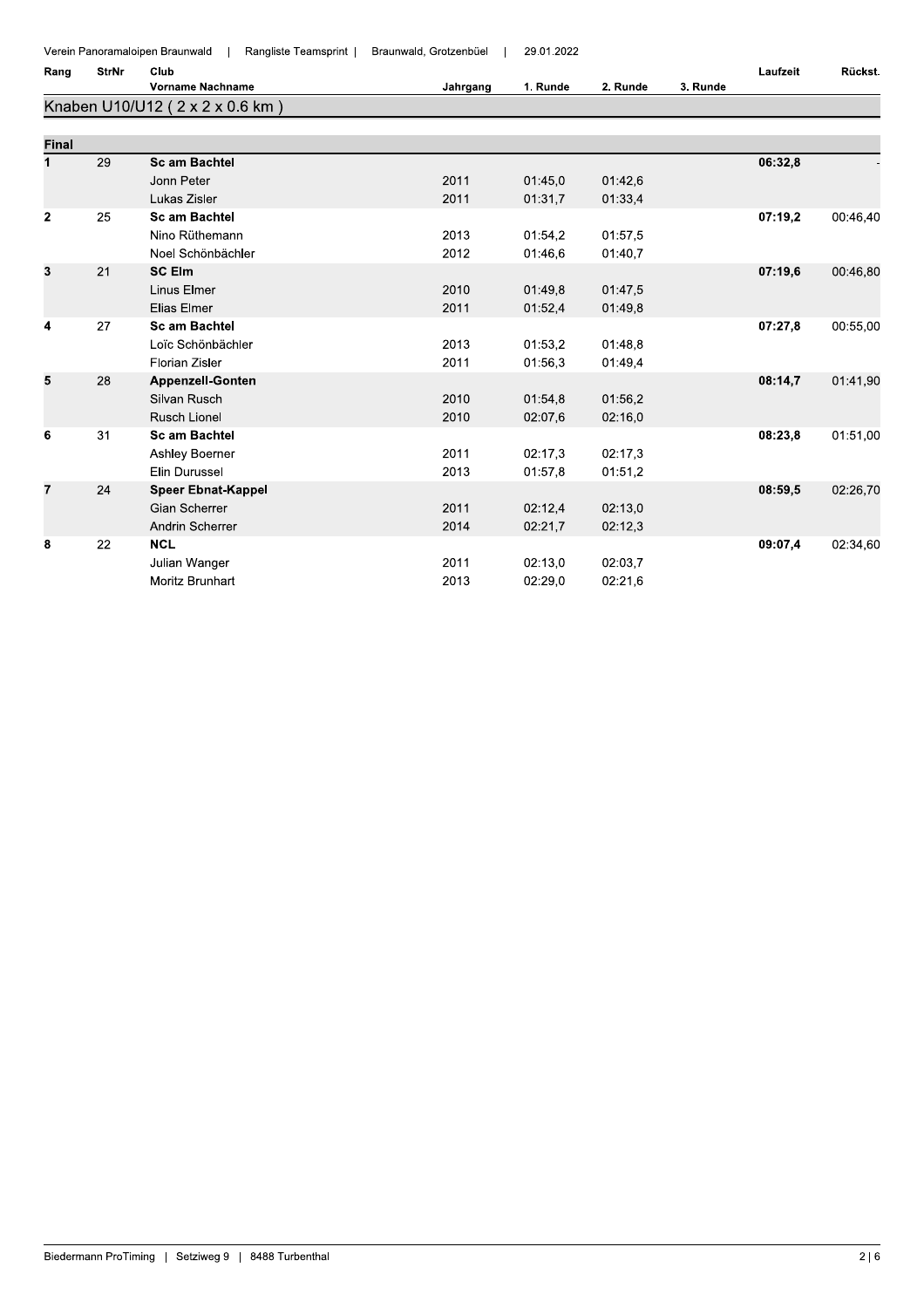| <b>StrNr</b> | Club |
|--------------|------|
|              |      |

| Rang           | <b>StrNr</b> | Club                             |          |          |          |          | Laufzeit | Rückst.  |
|----------------|--------------|----------------------------------|----------|----------|----------|----------|----------|----------|
|                |              | <b>Vorname Nachname</b>          | Jahrgang | 1. Runde | 2. Runde | 3. Runde |          |          |
|                |              | Mädchen U14/U16 (2 x 3 x 0.6 km) |          |          |          |          |          |          |
|                |              |                                  |          |          |          |          |          |          |
| Final          |              |                                  |          |          |          |          |          |          |
| $\mathbf{1}$   | 41           | <b>Riedern</b>                   |          |          |          |          | 08:44.1  |          |
|                |              | Silja Feldmann                   | 2006     | 01:23,3  | 01:29,9  | 01:31,0  |          |          |
|                |              | Linn Zentner                     | 2006     | 01:21,8  | 01:29,7  | 01:28,2  |          |          |
| $\mathbf{2}$   | 43           | <b>Sc am Bachtel</b>             |          |          |          |          | 08:57,8  | 00:13,70 |
|                |              | Anna Lia Keller                  | 2007     | 01:26.5  | 01:32,2  | 01:33.3  |          |          |
|                |              | Antonia Emmenegger               | 2009     | 01:26,2  | 01:31,0  | 01:28,4  |          |          |
| 3              | 45           | Sc am Bachtel                    |          |          |          |          | 09:25,4  | 00:41,30 |
|                |              | Carina Peter                     | 2009     | 01:34.6  | 01:33,9  | 01:34,8  |          |          |
|                |              | Noémie Krayenbühl                | 2010     | 01:28,9  | 01:36,7  | 01:36,2  |          |          |
| 4              | 44           | <b>NCL</b>                       |          |          |          |          | 09:45,8  | 01:01,70 |
|                |              | Ladina Wanger                    | 2009     | 01:34,1  | 01:51,6  | 01:37,3  |          |          |
|                |              | Annina Uehli                     | 2009     | 01:30.1  | 01:37,3  | 01:35,1  |          |          |
| 5              | 49           | <b>SSC Walensee</b>              |          |          |          |          | 10:26,6  | 01:42,50 |
|                |              | Sara Hassler                     | 2008     | 01:45.0  | 01:43.0  | 01:45.4  |          |          |
|                |              | Anna Heeb                        | 2009     | 01:41,9  | 01:46,1  | 01:45,0  |          |          |
| 6              | 46           | <b>Speer Ebnat-Kappel</b>        |          |          |          |          | 10:37,2  | 01:53,10 |
|                |              | Andrina Gmür                     | 2007     | 01:47.1  | 01:48.4  | 01:50.5  |          |          |
|                |              | Miriam Gmür                      | 2009     | 01:42,6  | 01:46,0  | 01:42,3  |          |          |
| $\overline{7}$ | 42           | <b>Speer Ebnat-Kappel</b>        |          |          |          |          | 10:45,5  | 02:01,40 |
|                |              | Leana Scherrer                   | 2009     | 01:49.1  | 01:48,2  | 01:44,3  |          |          |
|                |              | Elin Müller                      | 2009     | 01:43.9  | 01:50,5  | 01.49,3  |          |          |
| 8              | 47           | <b>Appenzell-Gonten</b>          |          |          |          |          | 12:07.8  | 03:23,70 |
|                |              | Leonie Dörig                     | 2006     | 01:50.9  | 02:07,7  | 01:59,2  |          |          |
|                |              | Aylin Rusch                      | 2006     | 01:54,9  | 02:08,6  | 02:06,1  |          |          |
|                |              |                                  |          |          |          |          |          |          |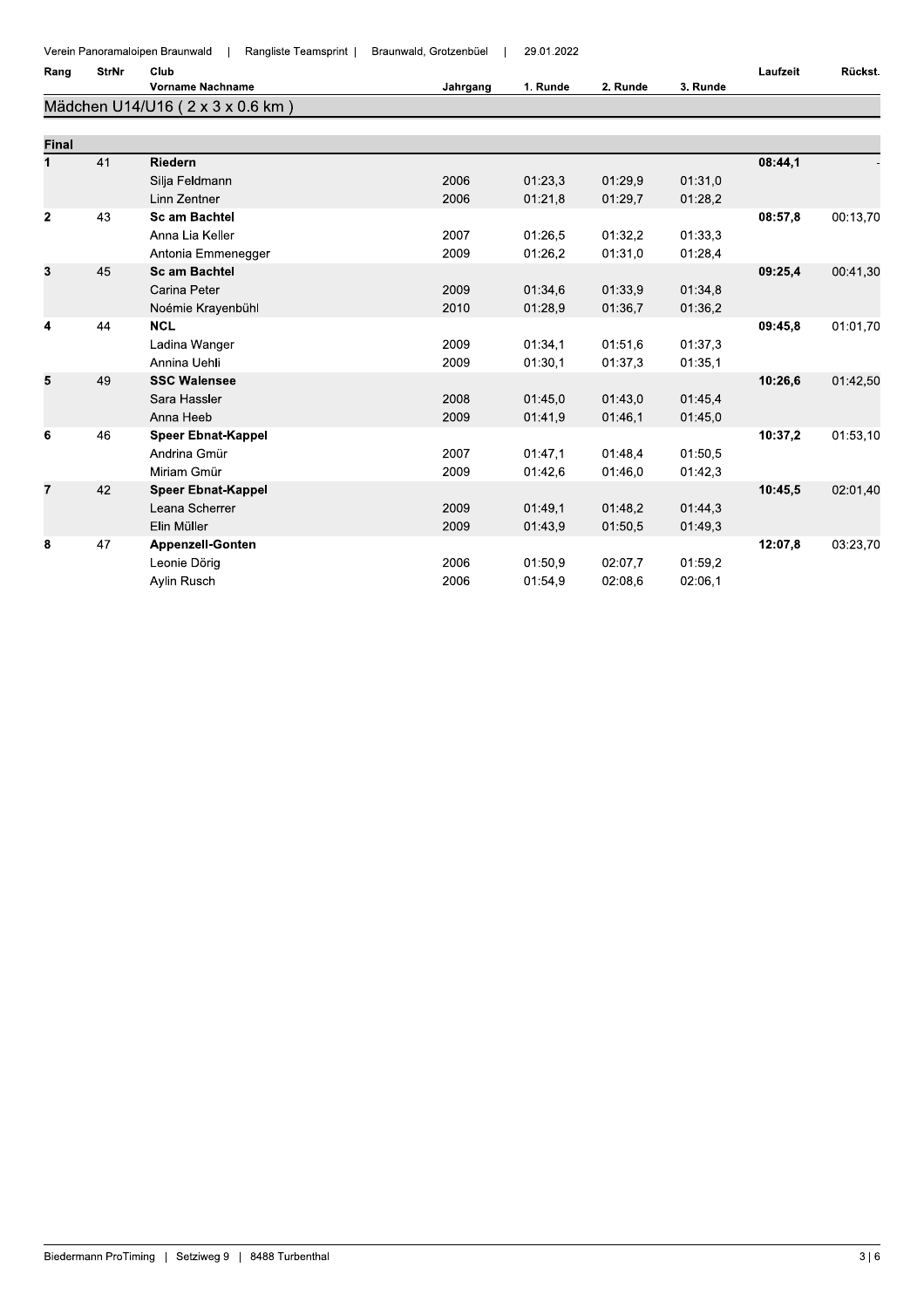| Rang         | <b>StrNr</b> | Club                            |          |          |          |          | Laufzeit | Rückst.  |
|--------------|--------------|---------------------------------|----------|----------|----------|----------|----------|----------|
|              |              | <b>Vorname Nachname</b>         | Jahrgang | 1. Runde | 2. Runde | 3. Runde |          |          |
|              |              | Knaben U14/U16 (2 x 3 x 0.6 km) |          |          |          |          |          |          |
| Final        |              |                                 |          |          |          |          |          |          |
|              | 52           | Sc am Bachtel                   |          |          |          |          | 07:47.3  |          |
|              |              | Levin Kunz                      | 2007     | 01:15,4  | 01:17,5  | 01:17,5  |          |          |
|              |              | <b>Constantin Zisler</b>        | 2007     | 01:16,6  | 01:19,9  | 01:20,1  |          |          |
| $\mathbf{2}$ | 55           | <b>SC Drusberg</b>              |          |          |          |          | 08:03,9  | 00:16.60 |
|              |              | Niclas Schaad                   | 2007     | 01:16.6  | 01:20.6  | 01:24,3  |          |          |
|              |              | Nils Lätt                       | 2008     | 01:16,0  | 01:14,9  | 01:31,2  |          |          |
| 3            | 61           | <b>Speer Ebnat-Kappel</b>       |          |          |          |          | 08:15,7  | 00:28,40 |
|              |              | Dominik Eigenmann               | 2007     | 01:20,9  | 01:22.7  | 01:31,8  |          |          |
|              |              | Robin Vetsch                    | 2006     | 01:12,1  | 01:19,1  | 01:28,9  |          |          |
| 4            | 63           | <b>Sc am Bachtel</b>            |          |          |          |          | 08:40.6  | 00:53,30 |
|              |              | Sebastian Allars                | 2008     | 01:22,1  | 01:26,7  | 01:28,4  |          |          |
|              |              | Fabio Rüthemann                 | 2009     | 01:26,1  | 01:30,7  | 01:26,3  |          |          |
| 5            | 56           | <b>NCL</b>                      |          |          |          |          | 09:11,4  | 01:24,10 |
|              |              | Janik Brunhart                  | 2006     | 01:19,9  | 01:23,6  | 01:27,6  |          |          |
|              |              | Livio Banzer                    | 2009     | 01:36,7  | 01:39,3  | 01:44,0  |          |          |
| 6            | 54           | <b>Speer Ebnat-Kappel</b>       |          |          |          |          | 09:24,7  | 01:37,40 |
|              |              | Raffael Eigenmann               | 2009     | 01:31.7  | 01:29,1  | 01.40,1  |          |          |
|              |              | Pascal Eigenmann                | 2011     | 01:33,6  | 01:37,0  | 01:33,1  |          |          |
| 7            | 53           | <b>Speer Ebnat-Kappel</b>       |          |          |          |          | 09:29,7  | 01:42,40 |
|              |              | Janis Vetsch                    | 2008     | 01:36.3  | 01:28,1  | 01:35,2  |          |          |
|              |              | Finn Müller                     | 2007     | 01:38.5  | 01:38.3  | 01:33.0  |          |          |
| 8            | 59           | Sc am Bachtel                   |          |          |          |          | 09:49,8  | 02:02,50 |
|              |              | <b>Florian Stalder</b>          | 2007     | 01:26,8  | 01:25.8  | 01:32.4  |          |          |
|              |              | Per Boerner                     | 2008     | 01:40,6  | 01:56,3  | 01:47,5  |          |          |
| 9            | 57           | <b>SSC Walensee</b>             |          |          |          |          | 10:16.4  | 02:29.10 |

2008

2009

2009

01:32,6

01:48,5

01:48,1

 $01:51,8$ 

01:36,3

01:49,8

01:48,9

01:55,5

01:41,8

01:47,2

 $01.50, 1$ 

01:49,6

 $11:04,2$ 

03:16,90

Lorenz Good

**Manuel Nadig** 

Orlando Giorgetta

Fabio Sturzenegger

 $NCL$ 

 $10$ 

58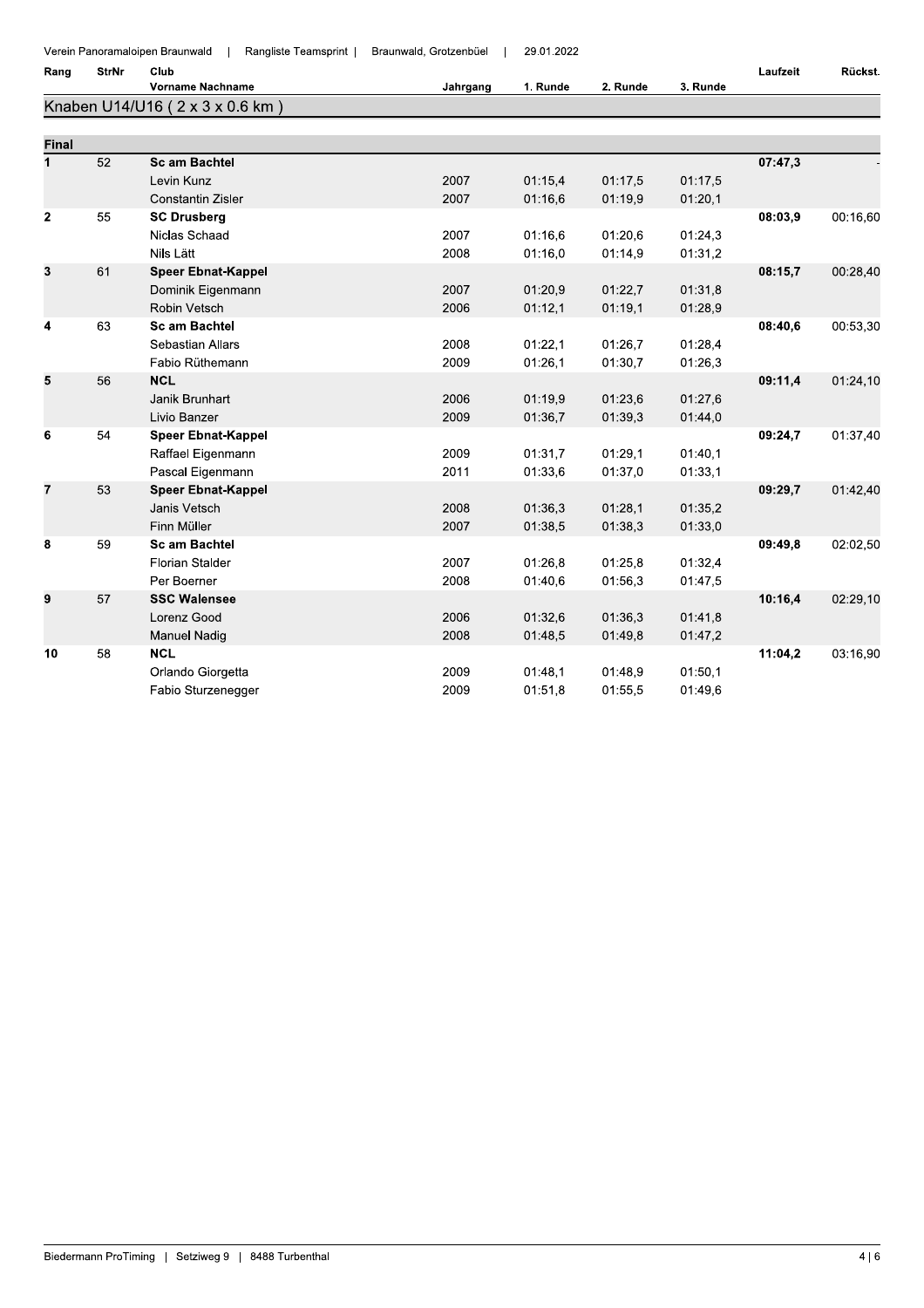| Rang           | <b>StrNr</b> | Club<br>Laufzeit        |  |          |          |          |          |         | Rückst.  |
|----------------|--------------|-------------------------|--|----------|----------|----------|----------|---------|----------|
|                |              | Vorname Nachname        |  | Jahrgang | 1. Runde | 2. Runde | 3. Runde |         |          |
|                |              | Frauen (2 x 3 x 1.2 km) |  |          |          |          |          |         |          |
|                |              |                         |  |          |          |          |          |         |          |
| Final          |              |                         |  |          |          |          |          |         |          |
| 1              | 74           | <b>Riedern</b>          |  |          |          |          |          | 17:28,2 |          |
|                |              | Julia Hauser            |  | 2002     | 02:57,6  | 02:55,7  | 03:04,7  |         |          |
|                |              | Malia Elmer             |  | 2002     | 02:44,5  | 02:50,7  | 02:54,8  |         |          |
| $\overline{2}$ | 71           | <b>Sc am Bachtel</b>    |  |          |          |          |          | 18:17,7 | 00:49,50 |
|                |              | Tabea Knobel            |  | 2005     | 03:00.7  | 03:05.3  | 03:04.0  |         |          |
|                |              | Celia Rüegg             |  | 2004     | 02:55.9  | 03:10.2  | 03:01,3  |         |          |
| 3              | 72           | <b>Sc am Bachtel</b>    |  |          |          |          |          | 18:26.1 | 00:57,90 |
|                |              | Sara Gerber             |  | 2002     | 03:01.6  | 03:02,2  | 03.02,9  |         |          |
|                |              | Evelyn Stalder          |  | 2006     | 02:58.0  | 03:10.9  | 03:10,2  |         |          |
| 4              | 73           | <b>NCL</b>              |  |          |          |          |          | 20:51,6 | 03:23,40 |
|                |              | Annalena Schocher       |  | 2000     | 03:01,7  | 03:04,2  | 02:59,7  |         |          |
|                |              | Sonja Bargetze          |  | 1971     | 03:45.6  | 04:02,3  | 03:57,8  |         |          |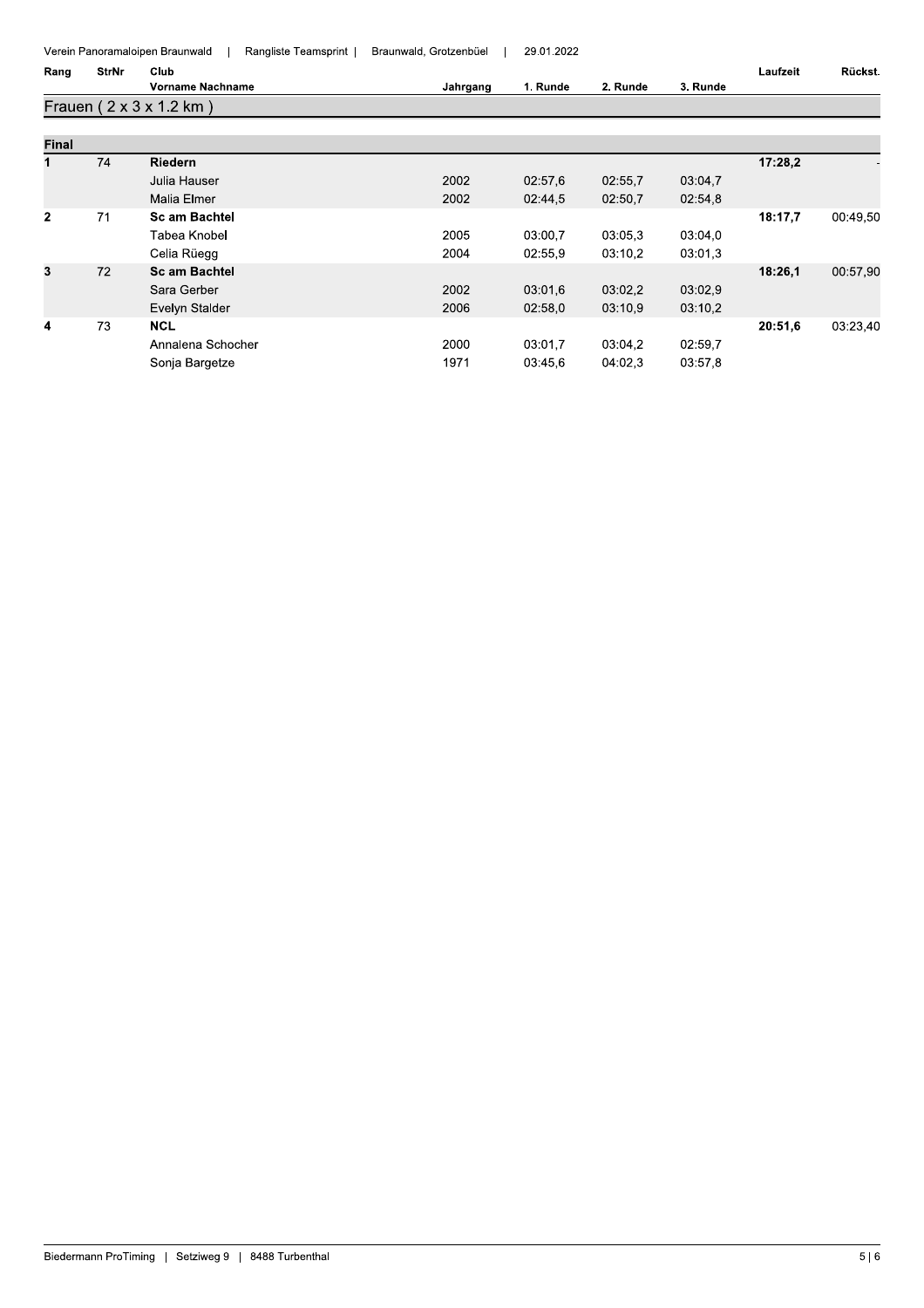| Rang | StrNr | Club |
|------|-------|------|
|      |       |      |

| Rang           | <b>StrNr</b> | Club                                            |          |          |          |          | Laufzeit | Rückst.  |
|----------------|--------------|-------------------------------------------------|----------|----------|----------|----------|----------|----------|
|                |              | <b>Vorname Nachname</b>                         | Jahrgang | 1. Runde | 2. Runde | 3. Runde |          |          |
|                |              | Männer $(2 \times 3 \times 1.2 \text{ km})$     |          |          |          |          |          |          |
|                |              |                                                 |          |          |          |          |          |          |
| <b>Final</b>   |              |                                                 |          |          |          |          |          |          |
| $\overline{1}$ | 82           | <b>SC Drusberg</b>                              |          |          |          |          | 15:18,5  |          |
|                |              | Silvan Durrer                                   | 2004     | 02:29,2  | 02:37,6  | 02:38,0  |          |          |
|                |              | Daniel Grätzer                                  | 1998     | 02:29,1  | 02:31,0  | 02:33,4  |          |          |
| $\mathbf{2}$   | 81           | <b>NCL</b>                                      |          |          |          |          | 15:43,6  | 00:25,10 |
|                |              | Micha Büchel                                    | 2002     | 02:31,6  | 02:36,4  | 02:40,0  |          |          |
|                |              | Michael Biedermann                              | 1996     | 02:32,7  | 02:35,5  | 02:47,1  |          |          |
| 3              | 93           | <b>NCL</b>                                      |          |          |          |          | 15:51,8  | 00:33,30 |
|                |              | <b>Flavio Durrer</b>                            | 2004     | 02:32.3  | 02:37,0  | 02:41,9  |          |          |
|                |              | <b>Tobias Frommelt</b>                          | 2002     | 02:33.7  | 02:44.5  | 02:42.2  |          |          |
| 4              | 87           | <b>Riedern</b>                                  |          |          |          |          | 15:58,7  | 00:40,20 |
|                |              | Silvan Hauser                                   | 2004     | 02:28,8  | 02:25,7  | 02:30,5  |          |          |
|                |              | <b>Rolf Figi</b>                                | 1987     | 02:48.0  | 02:54,3  | 02:51,2  |          |          |
| 5              | 88           | <b>Speer Ebnat-Kappel</b>                       |          |          |          |          | 16:01,8  | 00:43.30 |
|                |              | Reto Abderhalden                                | 1988     | 02:39,8  | 02:56,9  | 02:54,9  |          |          |
|                |              | Jan Fässler                                     | 2003     | 02:28,1  | 02:32,0  | 02:29,7  |          |          |
| 6              | 83           | <b>Sc am Bachtel</b>                            |          |          |          |          | 16:14,7  | 00:56,20 |
|                |              | Loris Hanselmann                                | 2003     | 02:30.8  | 02:42.5  | 02:42.8  |          |          |
|                |              | <b>Flurin Peter</b>                             | 2007     | 02:39,2  | 02:48,6  | 02:50,5  |          |          |
| $\overline{7}$ | 92           | Sc am Bachtel                                   |          |          |          |          | 17:34,0  | 02:15,50 |
|                |              | Manuel Naegeli                                  | 2000     | 02:46.9  | 03:31,0  | 03:04.1  |          |          |
|                |              | Martin Rüthemann                                | 1979     | 02:41.6  | 02:44.7  | 02 45.4  |          |          |
| 8              | 84           | <b>SAS Schweizerischer Akademischer Skiclub</b> |          |          |          |          | 17:48,5  | 02:30,00 |
|                |              | Marcel Ott                                      | 1995     | 02:33.8  | 02:44,0  | 02:44,8  |          |          |
|                |              | Tamara Kamm                                     | 1994     | 03:14,0  | 03:16,1  | 03:15,6  |          |          |
| 9              | 85           | <b>Riedern</b>                                  |          |          |          |          | 18:28,3  | 03:09.80 |
|                |              | Markus Hauser                                   | 1963     | 03:01,9  | 03:06,9  | 03:13,0  |          |          |
|                |              | Sven Feldmann                                   | 1973     | 02:54.1  | 03:04.4  | 03:07.8  |          |          |

Startnummer 55: + 10 Sekunden Wechselfehler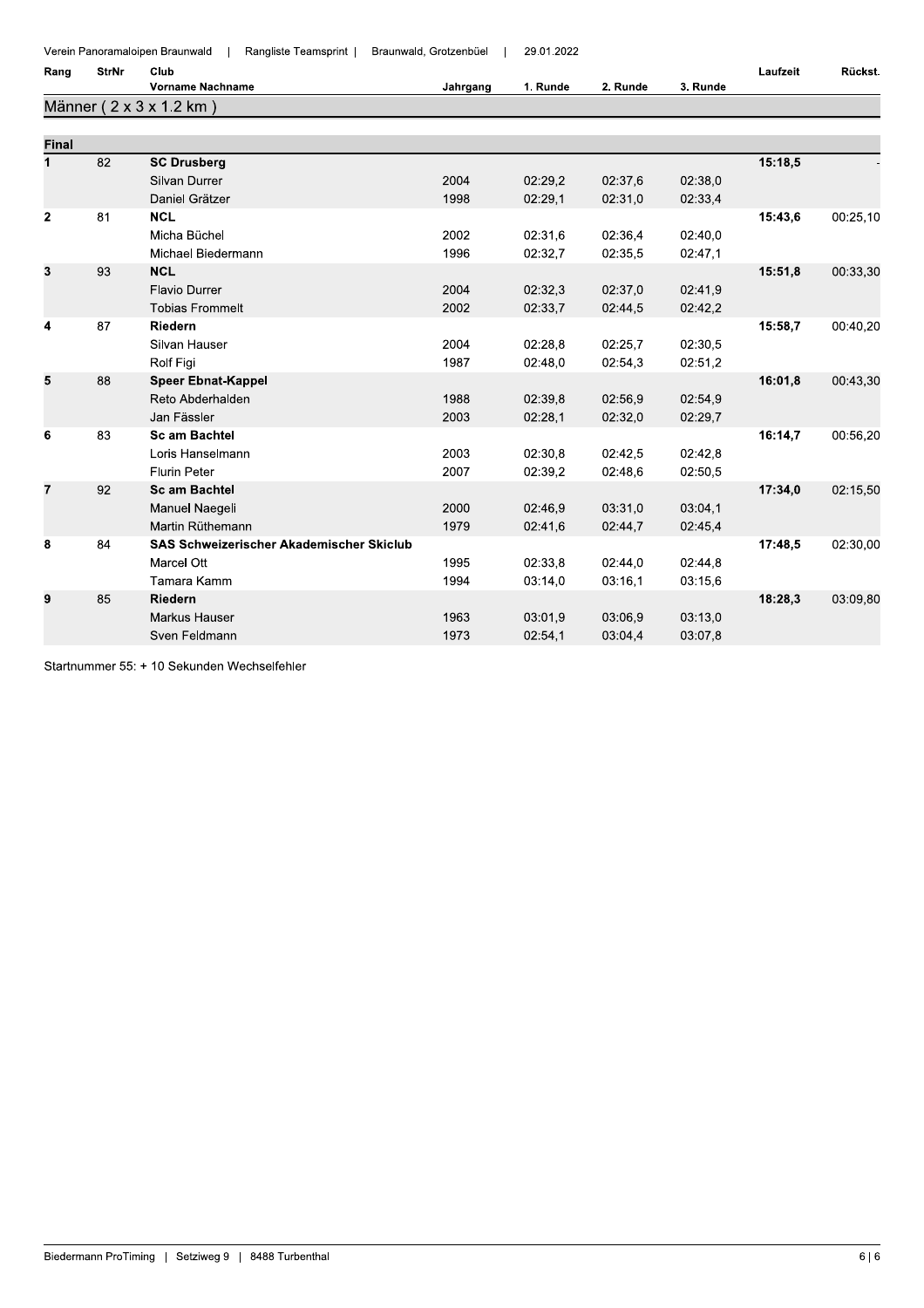|              | Braunwald                                                                                                                         | <b>Braunwald, Grotzenbüel</b>                            | Voralpencup<br><b>Rangliste</b>                                                                        | 29.01.2022                                                       |                    |          |                                   |                |
|--------------|-----------------------------------------------------------------------------------------------------------------------------------|----------------------------------------------------------|--------------------------------------------------------------------------------------------------------|------------------------------------------------------------------|--------------------|----------|-----------------------------------|----------------|
| Jury         |                                                                                                                                   |                                                          |                                                                                                        | <b>Technische Daten</b>                                          |                    |          |                                   |                |
|              | Alex Weder<br><b>TD-Swiss Ski</b><br>Streckenchef<br>Reto Spielhofer<br>Angelika Hiernickel<br>Wettkampfleiter<br>Technik<br>frei |                                                          | Distanz<br>Start/Ziel<br>Höchster Punkt<br>Tiefster Punkt<br>Höchstanstieg (MC)<br>Gesamtsteigung (TC) | 0.63 km<br>1567 m<br>1569 m<br>1548 m<br>15 <sub>m</sub><br>30 m |                    |          |                                   |                |
| Codex        |                                                                                                                                   | 6058                                                     | Wetter<br>Schnee<br>Startzeit: 9:50                                                                    |                                                                  | Endzeit:           | 14:10    | Gemeldet<br>Gestartet<br>Rangiert | 60<br>60<br>60 |
| Rang         | <b>StrNr</b>                                                                                                                      | Club                                                     |                                                                                                        |                                                                  |                    |          | Laufzeit                          | Rückst.        |
|              |                                                                                                                                   | Vorname Nachname<br>Mädchen U10/U12 (2 x 2 x 0.6 km)     | Jahrgang                                                                                               | 1. Runde                                                         | 2. Runde           | 3. Runde |                                   |                |
| 1. 1/2 Final |                                                                                                                                   |                                                          |                                                                                                        |                                                                  |                    |          |                                   |                |
| $\mathbf{1}$ | $\overline{4}$                                                                                                                    | Sc am Bachtel<br>Elina Keller<br>Valentina Zisler        | 2011<br>2014                                                                                           | 01:55,3<br>01:59,2                                               | 01:54,6<br>01:54,7 |          | 07:43,9                           |                |
| $\mathbf{2}$ | 12                                                                                                                                | <b>NCL</b><br>Julia Sturzenegger<br>Laetitia Frommelt    | 2011<br>2011                                                                                           | 02:12,1<br>01:59,9                                               | 02:12,4<br>02:00,2 |          | 08:24,8                           | 00:40,90       |
| 3            | 9                                                                                                                                 | <b>Speer Ebnat-Kappel</b><br>Elena Gmür<br>Lya Eicher    | 2011<br>2012                                                                                           | 02:13,2<br>02:17,2                                               | 02:04,0<br>02:23,5 |          | 08:58,1                           | 01:14,20       |
| 4            | 1                                                                                                                                 | <b>SC Elm</b><br>Ella Elmer<br>Laraina Elmer             | 2014<br>2013                                                                                           | 02:14,1<br>02:19,9                                               | 02:16.6<br>02:21,2 |          | 09:12,0                           | 01:28,10       |
| 2. 1/2 Final |                                                                                                                                   |                                                          |                                                                                                        |                                                                  |                    |          |                                   |                |
| 1            | $\overline{2}$                                                                                                                    | <b>NCL</b><br>Ella Uehli<br>Hanna Brunhart               | 2011<br>2011                                                                                           | 01:49,0<br>01:45,1                                               | 01:49,8<br>01:47,6 |          | 07:11,6                           |                |
| $\mathbf{2}$ | $\mathbf{7}$                                                                                                                      | <b>Speer Ebnat-Kappel</b><br>Jolin Müller<br>Yara Eicher | 2011<br>2010                                                                                           | 01:54,0<br>01:40,9                                               | 01:59,0<br>01:45,2 |          | 07:19,2                           | 00:07,60       |
| 3            | 11                                                                                                                                | <b>NCL</b><br>Clara-Luisa Kind<br>Emma Risch             | 2011<br>2011                                                                                           | 01:59,7<br>01:47,2                                               | 01:58,3<br>01:54,0 |          | 07:39,2                           | 00:27,60       |
| 4            | 6                                                                                                                                 | <b>NCL</b><br>Sina Risch<br>Gwenda Gruhl                 | 2011<br>2013                                                                                           | 01:55,1<br>02:08,0                                               | 01:53,7<br>02:12,3 |          | 08:09,3                           | 00:57,70       |
| 5            | $10$                                                                                                                              | Appenzell-Gonten<br>Seraina Fässler<br>Irina Koch        | 2012<br>2010                                                                                           | 01:56,4<br>02:06,6                                               | 02:00,2<br>02:10,6 |          | 08:13,9                           | 01:02,30       |
| 6            | 3                                                                                                                                 | <b>SSC Walensee</b><br>Juliana Girardi<br>Amelie Riesen  | 2011<br>2012                                                                                           | 02:01,9<br>02:01,9                                               | 02:11,1<br>02:02,3 |          | 08:17,4                           | 01:05,80       |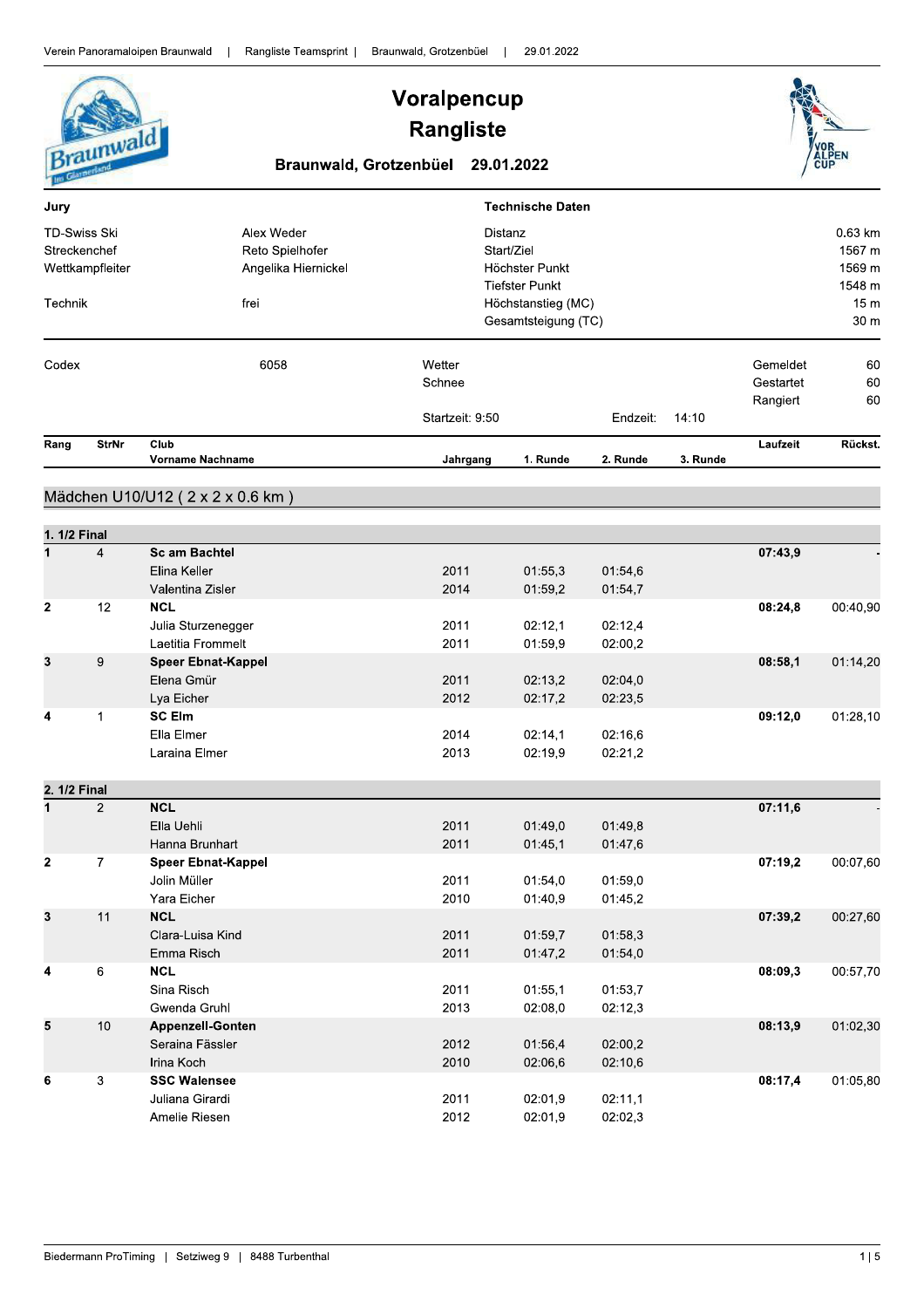| Rang | <b>StrNr</b> | Club<br>- - - - - - |          |       |                |                | -aufzeit | Rückst. |
|------|--------------|---------------------|----------|-------|----------------|----------------|----------|---------|
|      |              | Vorname Nachname    | Jahrgano | Runde | <b>ຳ Runde</b> | <b>ຳ Runde</b> |          |         |

## Knaben U10/U12 (2 x 2 x 0.6 km)

| 1. 1/2 Final   |    |                           |      |         |         |         |          |
|----------------|----|---------------------------|------|---------|---------|---------|----------|
| $\mathbf{1}$   | 29 | Sc am Bachtel             |      |         |         | 06:16,3 |          |
|                |    | Jonn Peter                | 2011 | 01:39,1 | 01:39,8 |         |          |
|                |    | Lukas Zisler              | 2011 | 01:25,6 | 01:31,6 |         |          |
| $\mathbf{2}$   | 25 | <b>Sc am Bachtel</b>      |      |         |         | 07:01,9 | 00:45,60 |
|                |    | Nino Rüthemann            | 2013 | 01:49,4 | 01:52,3 |         |          |
|                |    | Noel Schönbächler         | 2012 | 01:39,1 | 01:40,8 |         |          |
| 3              | 21 | <b>SC Elm</b>             |      |         |         | 07:10,9 | 00:54,60 |
|                |    | Linus Elmer               | 2010 | 01:47,5 | 01:48,5 |         |          |
|                |    | Elias Elmer               | 2011 | 01:43,8 | 01:50,9 |         |          |
| 4              | 28 | Appenzell-Gonten          |      |         |         | 07:56,6 | 01:40,30 |
|                |    | Silvan Rusch              | 2010 | 01:48,8 | 01:57,9 |         |          |
|                |    | <b>Rusch Lionel</b>       | 2010 | 01:55,8 | 02:14,0 |         |          |
| 5              | 24 | <b>Speer Ebnat-Kappel</b> |      |         |         | 08:48,7 | 02:32,40 |
|                |    | Gian Scherrer             | 2011 | 02:07,7 | 02:07,1 |         |          |
|                |    | Andrin Scherrer           | 2014 | 02:16,5 | 02:17,3 |         |          |
| 6              | 32 | <b>SC Elm</b>             |      |         |         | 09:36,2 | 03:19,90 |
|                |    | Leana Freitag             | 2013 | 02:48,1 | 02:42,9 |         |          |
|                |    | Andrin Schneider          | 2014 | 02:48,0 | 01:17,2 |         |          |
|                |    |                           |      |         |         |         |          |
| 2. 1/2 Final   |    |                           |      |         |         |         |          |
| $\overline{1}$ | 27 | <b>Sc am Bachtel</b>      |      |         |         | 07:26,0 |          |
|                |    | Loïc Schönbächler         | 2013 | 01:50,4 | 01:50,2 |         |          |
|                |    | <b>Florian Zisler</b>     | 2011 | 01:57,2 | 01:48,1 |         |          |
| $\mathbf{2}$   | 31 | Sc am Bachtel             |      |         |         | 08:01,2 | 00:35,20 |
|                |    | Ashley Boerner            | 2011 | 02:11,0 | 02:06,7 |         |          |
|                |    | Elin Durussel             | 2013 | 01:50,3 | 01:53,1 |         |          |
| 3              | 22 | <b>NCL</b>                |      |         |         | 08:52,1 | 01:26,10 |
|                |    | Julian Wanger             | 2011 | 02:12,7 | 02:01,6 |         |          |
|                |    | Moritz Brunhart           | 2013 | 02:21,6 | 02:16,1 |         |          |
| 4              | 23 | <b>SC Elm</b>             |      |         |         | 09:17,7 | 01:51,70 |
|                |    | Nik Frei                  | 2013 | 02:24,0 | 02:23,7 |         |          |
|                |    | Noah Elmer                | 2013 | 02:20,9 | 02:09,0 |         |          |
| 5              | 26 | <b>SC Elm</b>             |      |         |         | 09:29,2 | 02:03,20 |
|                |    | Roman Schneider           | 2012 | 02:26,1 | 02:09,2 |         |          |
|                |    | Felix Trachsler           | 2014 | 02:26,3 | 02:27,5 |         |          |
| 6              | 30 | <b>SC Elm</b>             |      |         |         | 10:38,3 | 03:12,30 |
|                |    | Moritz Lacher             | 2014 | 02:49,7 | 02:44,6 |         |          |
|                |    | Joan Maduz                | 2014 | 02:33,6 | 02:30,2 |         |          |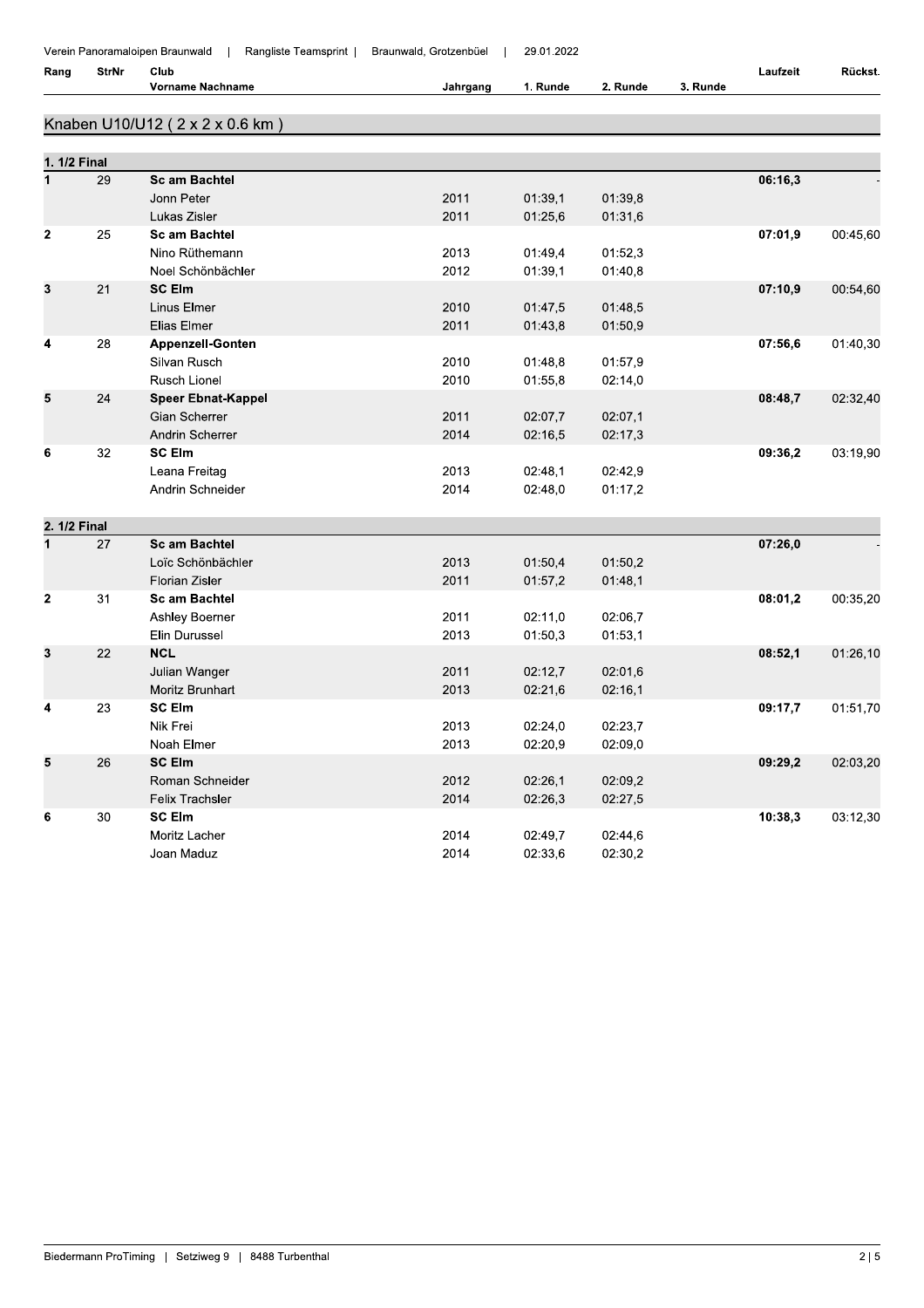| Rang           | StrNr | Club                             |          |          |          |          | Laufzeit | Rückst.  |
|----------------|-------|----------------------------------|----------|----------|----------|----------|----------|----------|
|                |       | <b>Vorname Nachname</b>          | Jahrgang | 1. Runde | 2. Runde | 3. Runde |          |          |
|                |       | Mädchen U14/U16 (2 x 3 x 0.6 km) |          |          |          |          |          |          |
|                |       |                                  |          |          |          |          |          |          |
| 1. 1/2 Final   |       |                                  |          |          |          |          |          |          |
| $\mathbf{1}$   | 41    | <b>Riedern</b>                   |          |          |          |          | 08:44.8  |          |
|                |       | Silja Feldmann                   | 2006     | 01:23,3  | 01:28,9  | 01:28,8  |          |          |
|                |       | Linn Zentner                     | 2006     | 01:26.2  | 01:28,9  | 01.28,4  |          |          |
| $\mathbf{2}$   | 44    | <b>NCL</b>                       |          |          |          |          | 08:54,4  | 00:09.60 |
|                |       | Ladina Wanger                    | 2009     | 01:32,4  | 01:30,2  | 01:30,4  |          |          |
|                |       | Annina Uehli                     | 2009     | 01:26,2  | 01:27,3  | 01:27,7  |          |          |
| 3              | 45    | <b>Sc am Bachtel</b>             |          |          |          |          | 08:57,0  | 00:12,20 |
|                |       | Carina Peter                     | 2009     | 01:32,0  | 01:30,7  | 01:32,0  |          |          |
|                |       | Noémie Krayenbühl                | 2010     | 01:25,4  | 01:28,2  | 01:28,5  |          |          |
| 4              | 49    | <b>SSC Walensee</b>              |          |          |          |          | 10:02,5  | 01:17,70 |
|                |       | Sara Hassler                     | 2008     | 01:38.7  | 01:38,8  | 01:41,4  |          |          |
|                |       | Anna Heeb                        | 2009     | 01:38.6  | 01:43.6  | 01:41.2  |          |          |
| 2. 1/2 Final   |       |                                  |          |          |          |          |          |          |
| $\mathbf{1}$   | 43    | <b>Sc am Bachtel</b>             |          |          |          |          | 09:02.6  |          |
|                |       | Anna Lia Keller                  | 2007     | 01:28,7  | 01:31,2  | 01:30,7  |          |          |
|                |       | Antonia Emmenegger               | 2009     | 01:29.3  | 01:30,0  | 01:32,4  |          |          |
| $\overline{2}$ | 46    | <b>Speer Ebnat-Kappel</b>        |          |          |          |          | 10:17,3  | 01:14.70 |
|                |       | Andrina Gmur                     | 2007     | 01:47.4  | 01:45.1  | 01:44.4  |          |          |
|                |       | Miriam Gmür                      | 2009     | 01:38,9  | 01:41,7  | 01:39,5  |          |          |
| 3              | 42    | <b>Speer Ebnat-Kappel</b>        |          |          |          |          | 10:22,6  | 01:20,00 |
|                |       | Leana Scherrer                   | 2009     | 01:47.6  | 01:47.1  | 01:42,8  |          |          |
|                |       | Elin Müller                      | 2009     | 01:37,4  | 01:43,5  | 01:44,0  |          |          |
| 4              | 47    | <b>Appenzell-Gonten</b>          |          |          |          |          | 11:43,5  | 02:40,90 |
|                |       | Leonie Dörig                     | 2006     | 01:49,1  | 01:52,3  | 01:56,7  |          |          |

02:03,1

02:00,0

02:02,0

Aylin Rusch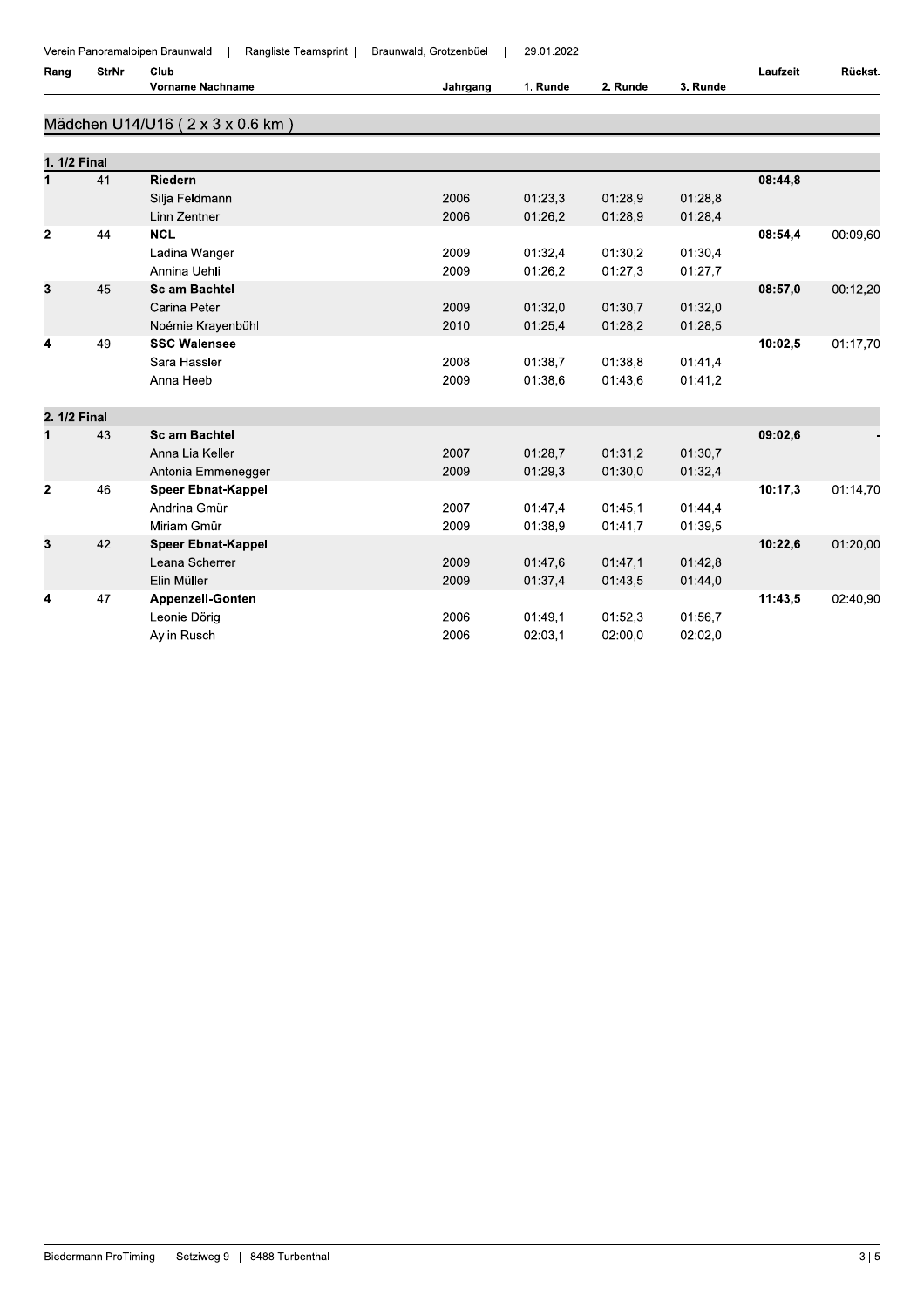| Rang | StrNr | Club             |          |         |          |         | _autzeit | - - -<br>Rückst. |
|------|-------|------------------|----------|---------|----------|---------|----------|------------------|
|      |       | Vorname Nachname | Jahrqanq | . Runde | 2. Runde | ੇ Runde |          |                  |

## Knaben U14/U16 (2 x 3 x 0.6 km)

| 1. 1/2 Final   |    |                           |      |         |         |         |         |          |
|----------------|----|---------------------------|------|---------|---------|---------|---------|----------|
| $\mathbf{1}$   | 55 | <b>SC Drusberg</b>        |      |         |         |         | 08:25,6 |          |
|                |    | Niclas Schaad             | 2007 | 01:21,9 | 01:23,4 | 01:30,8 |         |          |
|                |    | Nils Lätt                 | 2008 | 01:14.9 | 01:23,4 | 01:31,0 |         |          |
| $\mathbf{2}$   | 63 | Sc am Bachtel             |      |         |         |         | 08:40.1 | 00:14,50 |
|                |    | Sebastian Allars          | 2008 | 01:23,7 | 01:25,2 | 01:28,3 |         |          |
|                |    | Fabio Rüthemann           | 2009 | 01:25,6 | 01:31,0 | 01:26,1 |         |          |
| 3              | 54 | <b>Speer Ebnat-Kappel</b> |      |         |         |         | 09:04,4 | 00:38,80 |
|                |    | Raffael Eigenmann         | 2009 | 01:25,3 | 01:30,6 | 01:33,4 |         |          |
|                |    | Pascal Eigenmann          | 2011 | 01:28,5 | 01:32,1 | 01:34,1 |         |          |
| 4              | 59 | Sc am Bachtel             |      |         |         |         | 09:34,5 | 01:08,90 |
|                |    | <b>Florian Stalder</b>    | 2007 | 01:25.9 | 01:28,6 | 01:27,5 |         |          |
|                |    | Per Boerner               | 2008 | 01:41,6 | 01:46,2 | 01:44,6 |         |          |
| 5              | 58 | <b>NCL</b>                |      |         |         |         | 10:33,2 | 02:07,60 |
|                |    | Orlando Giorgetta         | 2009 | 01:42,8 | 01:46,8 | 01:44,8 |         |          |
|                |    | Fabio Sturzenegger        | 2009 | 01:45,7 | 01:47,5 | 01:45,3 |         |          |
| 6              | 51 | <b>NCL</b>                |      |         |         |         | 11:18,8 | 02:53,20 |
|                |    | Jonathan Gruhl            | 2010 | 01:49,3 | 01:48,3 | 01:51,0 |         |          |
|                |    | Lian Kuster               | 2009 | 01:51,2 | 01:59,6 | 01:59,1 |         |          |
| $\overline{7}$ | 62 | <b>Riedern</b>            |      |         |         |         | 12:00,1 | 03:34,50 |
|                |    | Amadeus Freund            | 2008 | 01:55,3 | 01:56,3 | 02:00,3 |         |          |
|                |    | Lisa Scheidecker          | 2008 | 02:02,5 | 02:04,1 | 02:01,3 |         |          |
|                |    |                           |      |         |         |         |         |          |
| 2. 1/2 Final   |    |                           |      |         |         |         |         |          |
| $\mathbf{1}$   | 52 | Sc am Bachtel             |      |         |         |         | 08:05,4 |          |
|                |    | Levin Kunz                | 2007 | 01:18,3 | 01:17,3 | 01:24,0 |         |          |
|                |    | Constantin Zisler         | 2007 | 01:14,7 | 01:22,5 | 01:28,4 |         |          |
| $\mathbf{2}$   | 61 | <b>Speer Ebnat-Kappel</b> |      |         |         |         | 08:24,4 | 00:19,00 |
|                |    | Dominik Eigenmann         | 2007 | 01:20,9 | 01:26,3 | 01:30,0 |         |          |
|                |    | Robin Vetsch              | 2006 | 01:13,1 | 01:20,4 | 01:33,5 |         |          |
| 3              | 56 | <b>NCL</b>                |      |         |         |         | 09:01,5 | 00:56,10 |
|                |    | Janik Brunhart            | 2006 | 01:20,4 | 01:21,6 | 01:24,4 |         |          |
|                |    | Livio Banzer              | 2009 | 01:33,8 | 01:40,8 | 01:40,4 |         |          |
| 4              | 53 | <b>Speer Ebnat-Kappel</b> |      |         |         |         | 09:40,0 | 01:34,60 |
|                |    | Janis Vetsch              | 2008 | 01:29,8 | 01:32,1 | 01:36,1 |         |          |
|                |    | Finn Müller               | 2007 | 01:37,7 | 01:40,7 | 01:43,3 |         |          |
| 5              | 57 | <b>SSC Walensee</b>       |      |         |         |         | 09:48,6 | 01:43,20 |
|                |    | Lorenz Good               | 2006 | 01:30,8 | 01:32,4 | 01:39,3 |         |          |
|                |    | <b>Manuel Nadig</b>       | 2008 | 01:37,5 | 01:43,8 | 01:44,5 |         |          |
| 6              | 60 | <b>Riedern</b>            |      |         |         |         | 10:40,9 | 02:35,50 |
|                |    | Mattia Zentner            | 2009 | 01:42,5 | 01:44,3 | 01:47,6 |         |          |
|                |    | Matteo Blumer             | 2006 | 01:47,3 | 01:50,5 | 01:48,4 |         |          |